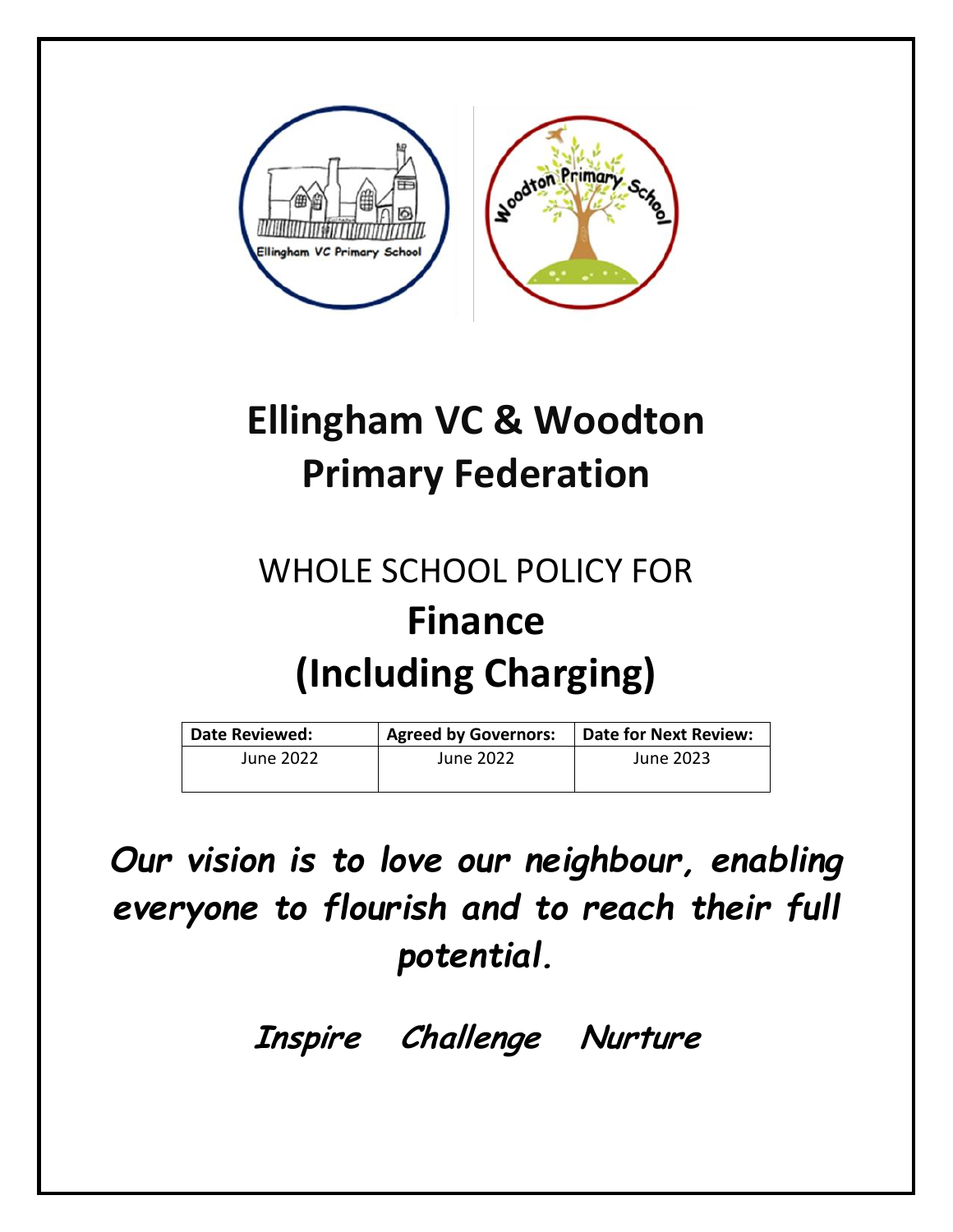#### **A Statement of Internal Control For Schools**

- 1 This statement relates to the Consistent Financial Reporting (CFR) Return for Ellingham VC & Woodton Primary schools for the year ended April 2023. The Federated governing body is responsible for ensuring that the school:
	- Keeps proper accounting records during the year which will disclose, with reasonable accuracy and at any time, the financial position of the school, have been drawn up in accordance with the DCSF (CFR) guidelines, and will enable it to prepare an annual income and expenditure statement that complies with DCSF guidelines
	- Maintains and operates an effective system of internal control to safeguard all the resources delegated, granted or otherwise entrusted to the school and ensure they are used cost effectively
- 2 The system of internal control has been developed and is coordinated by the head teacher. It aims to provide as much assurance as is reasonably possible (not absolute assurance) that assets are safeguarded, transactions are properly authorized and recorded and that material errors or irregularities are either prevented or can be detected promptly
- 3 Our review of the effectiveness of the systems of internal control is informed by:
	- our regular scrutiny of financial and other performance monitoring data
	- regular reports from the head teacher and other managers to the governing body
	- the most recent report of Ellingham school's internal auditor dated 16<sup>th</sup>/17<sup>th</sup> January 2012
	- the most recent report of Woodton school's internal auditor dated 28<sup>th</sup> January 2009
	- our most recent self-evaluation of the internal controls undertaken March 2021
	- the most recent financial health check was undertaken on 9<sup>th</sup> October 2017
- 4 We are, therefore, satisfied that the internal control systems in operation at the school during the year were adequate and effective

By order of the Governing Bodies of Ellingham VC & Woodton Primary Schools

Signed *(Mond*). Dated: March 2022

(Head Teacher)

Signed **Dated:** March 2022 (Chair of Federated Governing Body)

Signed **Dated:** March 2022 (Chair of Finance Committee)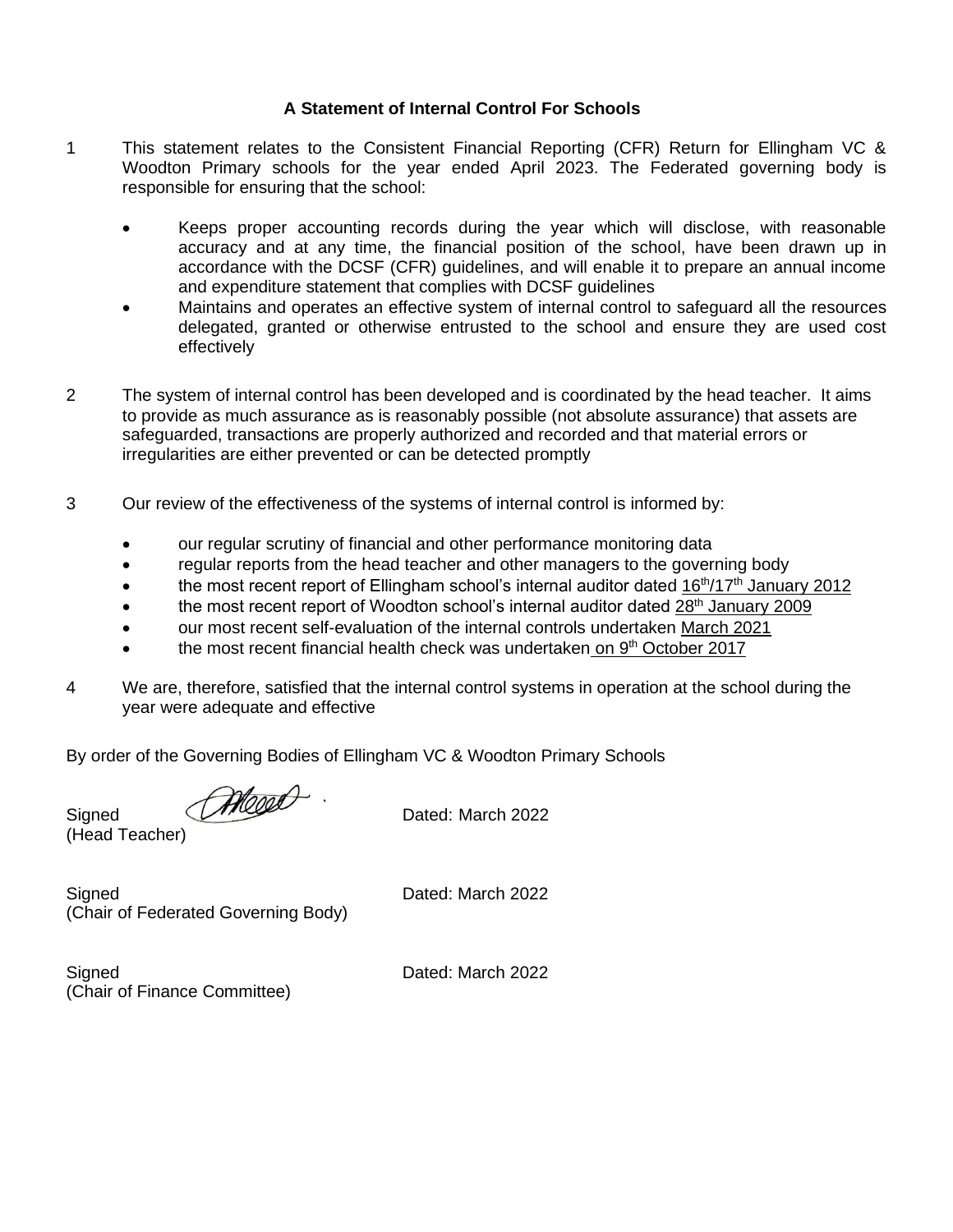#### **A. GOVERNANCE Implemented** General

#### 1 A list of all governors, their membership of committees and the Finance Committee's Terms of Reference, are attached at Appendix A.

- 2 The Federated Governing body meets every half term.
- 3 The Finance Committee meets every half term.
- 4 Dates of meetings are set for the academic year and given to governors at their meeting in the summer term.

#### The Governors

- 5 The Finance Committee approves the schools' annual budgets and reviews relevant policies (Finance (which contains the Charging Policy Redundant Equipment Policy/Bad Debts/Lettings}/Governors' Allowances/Pay)
- 6 The federated governing body is responsible for the overall direction of the schools; with guidance from the Headteacher, it determines the schools' spending priorities and evaluates the effectiveness of spending decisions, **as specified in the School Improvement Development plan.**

#### The Headteacher

- 7 The governors delegate responsibility for the day-to-day management of the school to the Headteacher.
- 8 The Headteacher ensures compliance with the financial regulations in Norfolk Scheme for Financing Schools.
- 9 The Headteacher ensures that sound systems of internal control are in place.
- 10 The Headteacher delegate the compilation of draft budget to Finance Officers at each school, but takes full responsibility for the draft budgets
- 11 The Headteacher monitors the budget monthly and supplies the finance committee with monitoring information. The information takes the form of Norfolk's budget proforma, includes committed expenditure and is accompanied by the Finance Officer's written commentary.

#### The Staff

12 Staff comply with financial regulations in Norfolk's Scheme for Financing schools and any school specific requirements.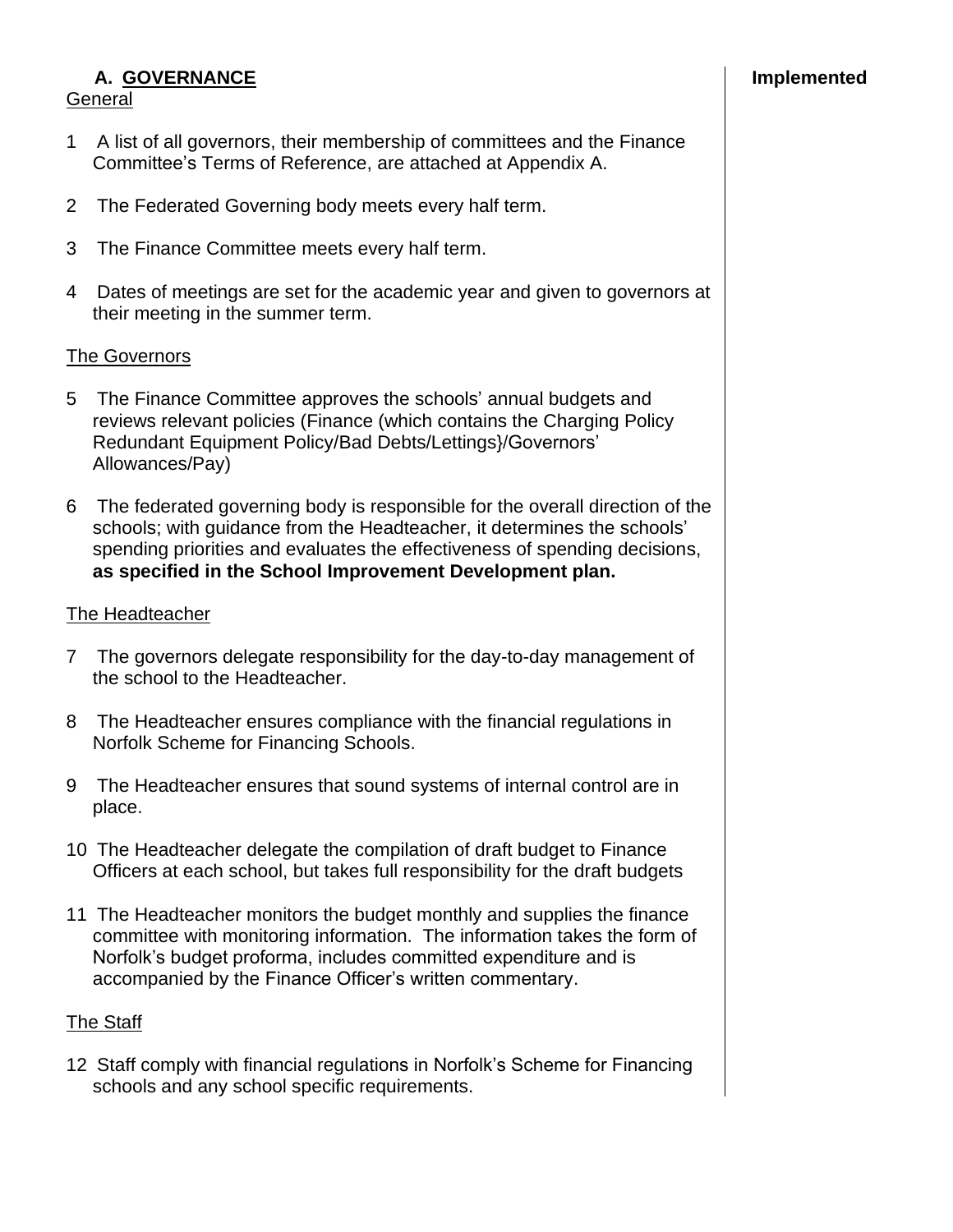#### Finance Committee

- 13 Membership is determined by the federated governing body and reviewed annually in the Autumn Term.
- 14 As set out in its' terms of reference, The finance committee is responsible for:
	- \* ensuring that draft budgets are submitted to the LA by 1<sup>st</sup> April each year
	- \* all financial appraisals
	- \* forecasting numbers on roll and future budget shares
	- \* monitoring and adjusting in-year expenditure
	- \* ensuring accounts are properly closed and reviewing the outturn position
	- \* evaluating the effectiveness of financial decisions
	- \* administering voluntary funds
	- \* revisions are submitted on time
- 15 Any review of staffing is referred to the finance governing body who assesses the budgetary implications of the recommendations. This is discussed at finance committee meetings and then implemented.

#### Expenditure limits

- 16 The inclusion of an item in the approved budget plan gives authority to spend, save that the headteacher seeks approval from the finance committee for any individual transaction in excess of *£3,000*.
- 17 The headteacher authorises virements up to £3,000. Above this amount the governors' approval is sought. All virements are minuted.

#### **Orders**

18 Quotations are obtained or tenders sought for purchases exceeding the limits set out in Norfolk's Scheme for Financing Schools.

#### **Minutes**

19 Minutes are taken which record the basis for any decisions made and clearly state the decisions themselves. Draft minutes are circulated to governors shortly after the meeting and are agreed and signed at the next meeting. Sub Committees report back to the full governing body meetings.

#### Register of Business Interests

20 The headteacher maintains a register of business interest for governors and for staff who influence financial decisions. The register is kept on file in the school office.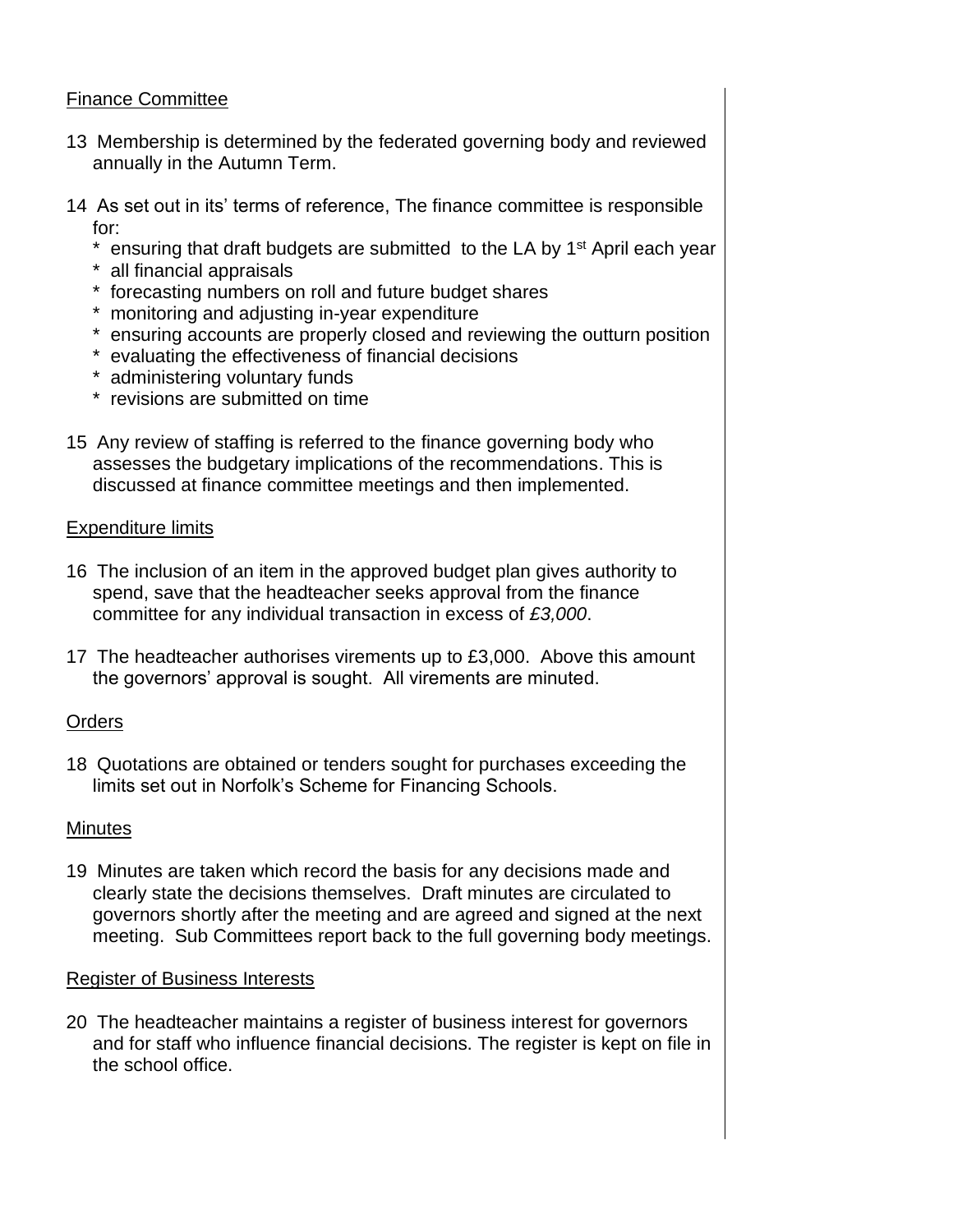#### Key Financial Tasks

21 The Finance Committee undertake the key financial tasks each term as outlined in Appendix F.

#### B. **FINANCIAL PLANNING**

- 1 The School Improvement & Development Plan sets out its educational priorities to guide the planning process. The SIDP states the priorities in sufficient detail to provide the basis for constructing budget plans.
- 2 There is a clear, identifiable link between the school's annual budget and the SIDP.
- 3 For each of the key issues in the SIDP, costs and other inputs are identified and budgets prepared.
- 4 The SIDP is reviewed in the late Summer Term / early Autumn Term, and monitored termly, to ensure that educational priorities are stated for the next three years and shows how the use of resources is linked to achieving the goals.
- 5 The school budget is revised after the review of the SIDP and resources identified within the budget to deliver the plan's priorities.
- 6 The school budget is maintained for the current financial year and at least two further years.
- 7 The budget is based on realistic estimates of all income and expenditure so that planned expenditure does not differ materially from the agreed budget.
- 8 The budget and cash flow forecast are profiled in accordance with likely spending patterns.
- 9 In the event of a budget surplus this is earmarked for a future specified use.
- 10 A record is maintained of all ongoing commitments with explanations of any significant year-on-year changes.
- 11 All new initiatives are appraised by the governing body in relation to their costs, benefits and sustainability.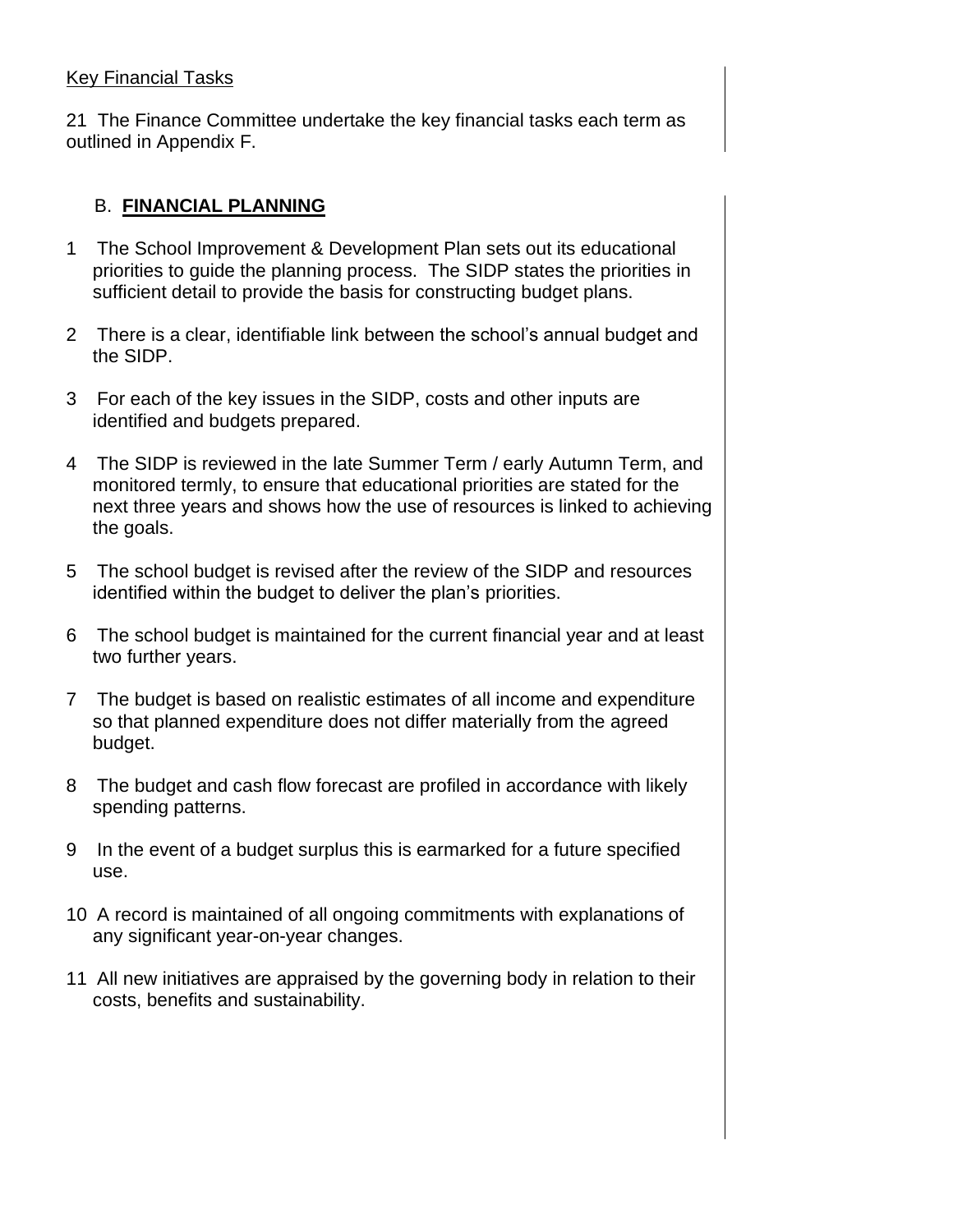| $\bullet$ | The budget cycle is as follows:                                                                                                                                                                                                                                                                                                      |              |
|-----------|--------------------------------------------------------------------------------------------------------------------------------------------------------------------------------------------------------------------------------------------------------------------------------------------------------------------------------------|--------------|
|           | <b>Spring Term</b><br>the finance officers (as delegated by the Headteacher) prepares a<br>revised budget for the current year for the finance committee to<br>consider at their meetings in the first half of the term.                                                                                                             | (Revision 3) |
|           | * the budget revision once approved by the Finance Committee is<br>reported to the full governing body.                                                                                                                                                                                                                              |              |
|           | * the approved budget revision is sent to the LA by 28 <sup>th</sup> February.                                                                                                                                                                                                                                                       |              |
|           | a draft budget plan for the coming financial year, and for two further<br>years, is prepared by the finance officers (as delegated by the<br>Headteacher) and taken to the finance committee meeting in the<br>second half of the spring term. This will form the basis of the<br>committee's recommendation to the governing board. |              |
|           | * the headteacher submits the approved budget to the LA by 1 <sup>st</sup> April<br>each year.                                                                                                                                                                                                                                       |              |
|           | <b>Summer Term</b>                                                                                                                                                                                                                                                                                                                   | (Revision 1) |
|           | * The finance officer (as delegated by the Headteacher) prepares a first<br>revision of the budget for the finance committee to consider. The<br>revision takes account of the actual balance in hand or overspending<br>for the previous financial year.                                                                            |              |
|           | the budget revision once approved by the Finance Committee is<br>$\star$<br>reported to the full governing body.                                                                                                                                                                                                                     |              |
|           | * The approved budget revision is sent to the LA by the end of the<br>summer term, as per Norfolk's Scheme for Financing Schools.                                                                                                                                                                                                    |              |
|           | <b>Autumn Term</b>                                                                                                                                                                                                                                                                                                                   | (Revision 2) |
|           | * The finance officer (as delegated by the Headteacher) prepares a<br>second revision of the budget for the finance committee to consider.<br>The revision takes account of any changes to the school improvement<br>& development plan, staffing adjustments and changes to the number<br>of pupils on roll.                        |              |
|           | * the budget revision once approved by the Finance Committee is<br>reported to the full governing body.                                                                                                                                                                                                                              |              |
|           | * The approved budget revision is sent to the LA by the end of the<br>autumn term, as per Norfolk's Scheme for Financing Schools.                                                                                                                                                                                                    |              |
|           |                                                                                                                                                                                                                                                                                                                                      |              |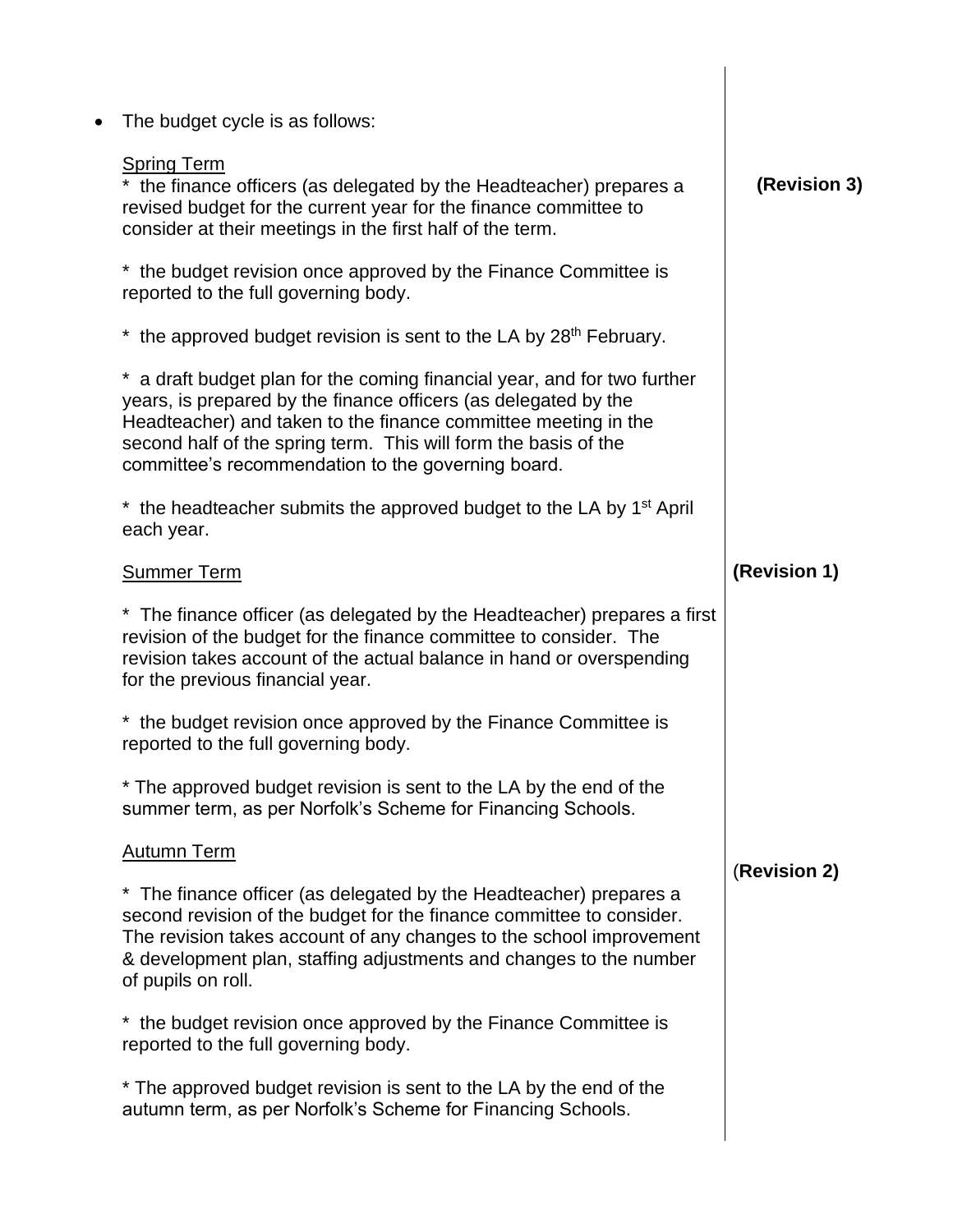#### **C. BUDGET MONITORING**

- 1 The finance officer (as delegated by the Headteacher) produces monthly monitoring reports, which includes committed expenditure.
- 2 The Finance Committee receives monitoring reports at their meeting, together with the finance officer's report. The report takes the form of Norfolk's budget monitoring proforma.
- 3 The headteacher and finance officer identifies and recommends to the Finance Committee appropriate remedial action for budget variances.
- 4 The headteacher and finance officer recommends to the finance committee how to vire any in-year underspends in excess of £1000 (The headteacher is authorised to vire amounts up to £3000)
- 5 The headteacher monitors expenditure on initiatives in the SIDP.
- 6 The Finance Officers monitors the accounts to ensure the school does not go overdrawn.

#### **D. PURCHASING**

- 1 All orders comply with the LA's Standing Orders for Contracts as published in Norfolk's Scheme for Financing Schools.
- 2 The school demonstrate value for money through competitive tendering when appropriate or by using ESPO or other approved purchasing arrangements.
- 3 Prior approval of the governors is obtained for any expenditure in excess of £3,000. Orders are not artificially split to evade this limit.
- 4 The school will not enter into any "finance lease" and will ensure that any lease entered into is an "operating lease."
- 5 Where possible, three written quotations are obtained for any order whose value is estimated between £5,000 and £30,000.
- 6 If a quotation other than the lowest is accepted it is reported to governors and the reasons minuted.
- 7 Contract specifications will contain the following:
	- \* contract duration
	- \* definitions
	- \* contract objectives
	- \* services to be provided
	- \* service quality
	- \* service quality standards
	- \* contract value and payment arrangements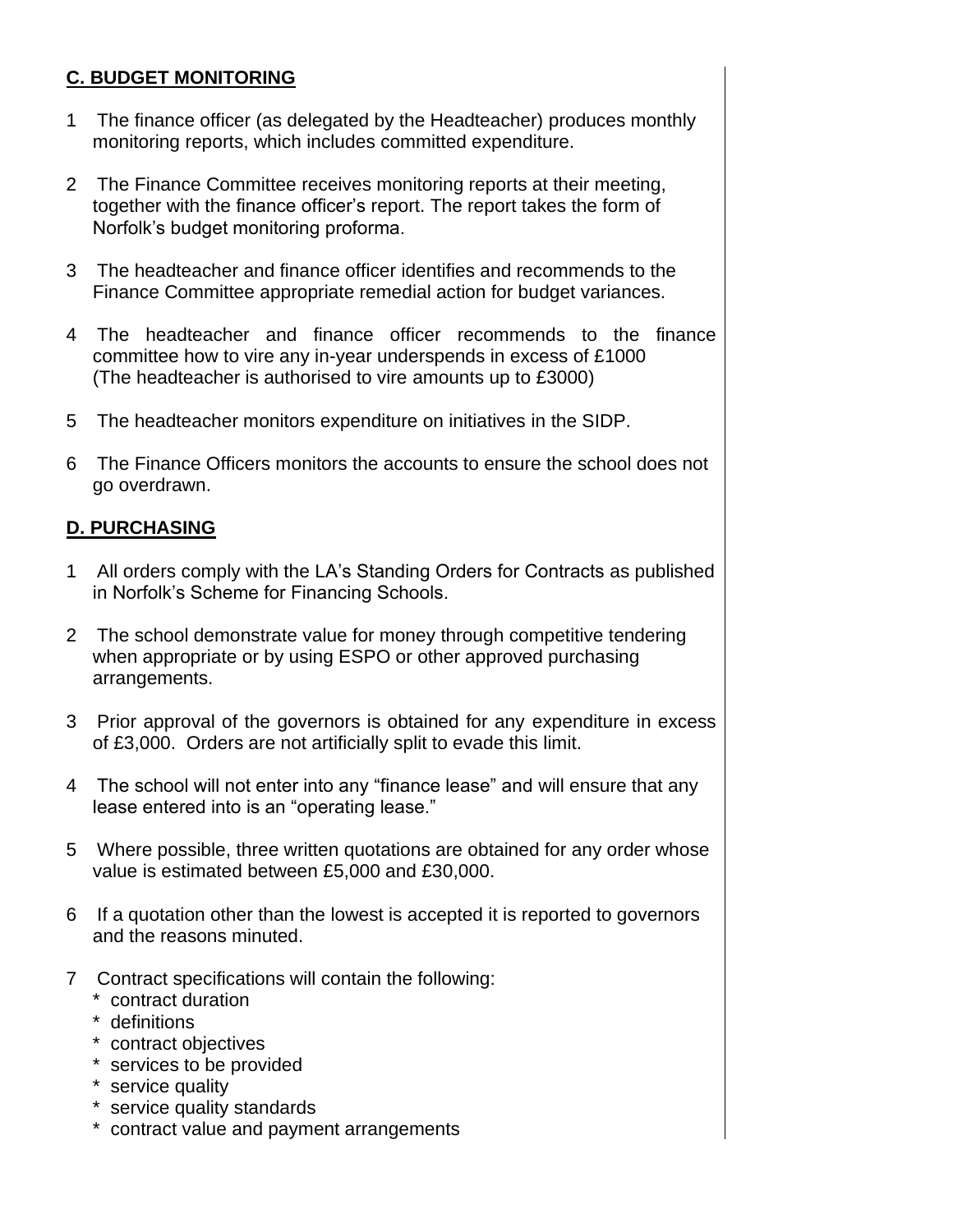- \* information and monitoring requirements
- \* procedure for disputes
- \* review and evaluation requirements
- 8 The official pre-numbered orders, generated by the school's financial system, are used for all services except utilities, rent, rates and any payments due under a lease agreement. Any urgent verbal order is confirmed by written order.
- 9 Individuals will not use official orders to obtain goods or services for themselves.
- 10 All orders are signed by an authorised signatory and the finance officer maintains an up-to-date list of signatories. This is attached at Appendix G.
- 11 The signatory will be satisfied that the goods or services are appropriate and necessary, that competitive tenders have been obtained where necessary and that there is sufficient budgetary provision.
- 12 Each order placed is entered in the school's financial system as a commitment.
- 13 The school checks goods received against the delivery note and the latter is checked against the invoice. The invoice is also checked against the order. Evidence of this is provided by the use of rubber stamps approved by Norfolk Audit Services. The other checks indicated on the stamps are also carried out. These checks are not done by the person who signed the order.
- 14 Payment is made within the agreed time limits after certification by an approved signatory.
- 15 Invoices are authorized for payment by the Headteacher (or in her absence, the Deputy Head). Payment is only made against the original supplier's invoice and not on a statement.

#### **E. FINANCIAL CONTROLS**

- 1 A written description of all the school's financial systems and procedures is maintained. These are kept up to date and all appropriate staff trained in their use.
- 2 The Headteacher has secured contingency arrangements to ensure that financial control can be maintained in the absence of key staff. These are arrangements are:

\* In the absence of a finance officer, support from the federated school's finance officer will be sought.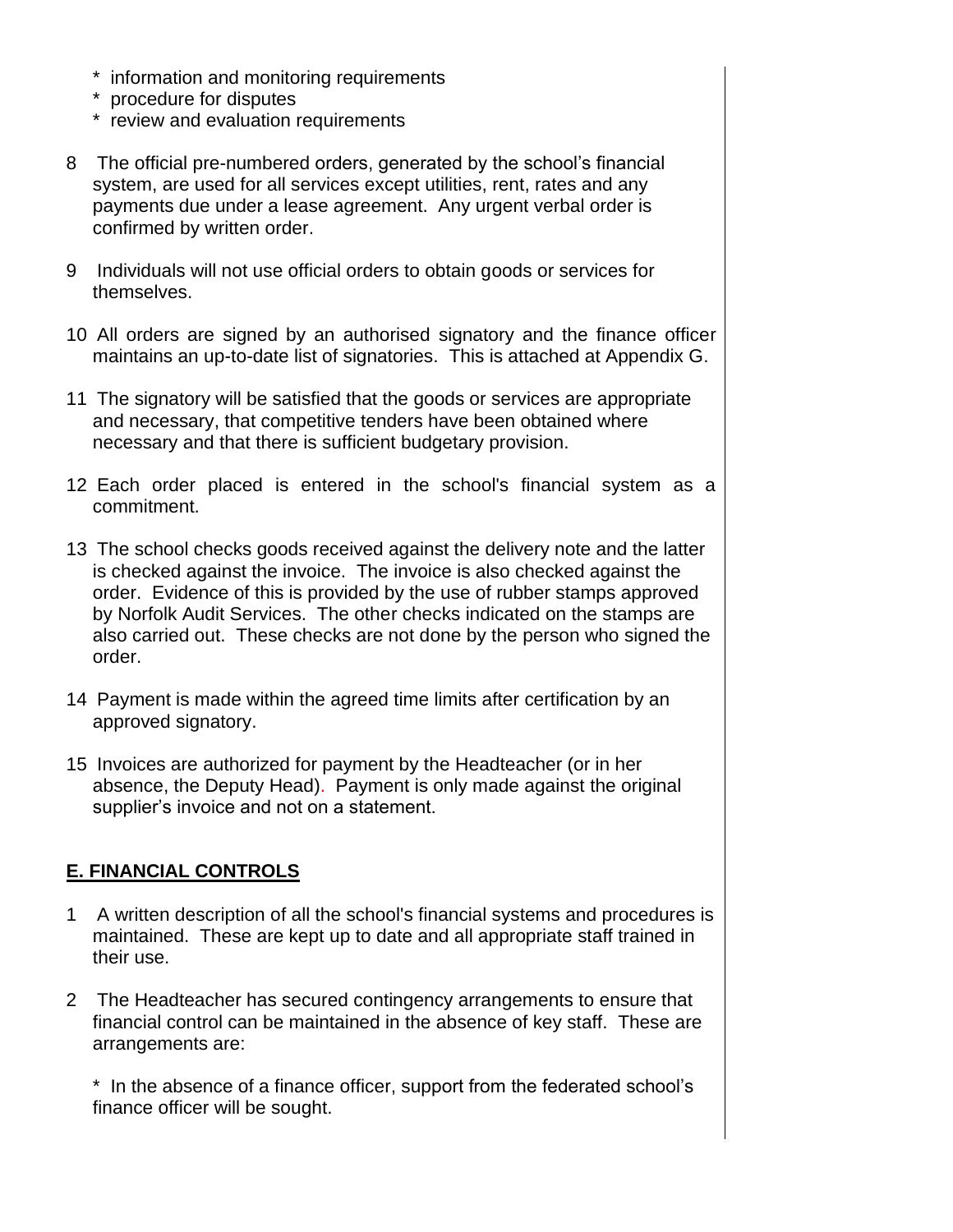- 3 The headteacher has due regard to separation of duties in organizing financial duties. At least two people are involved in the completion of tasks and the work of one acts as a check on the work of the other.
- 4 The school maintains proper accounting records. All transactions can be traced from accounting records to prime vouchers and all prime vouchers are traceable in the accounting records. The use of correcting fluid is not allowed. Any alterations to original documents are clearly made in ink and initialed to identify the person making the alteration.
- 5 Documents relating to financial transactions are retained in line with the LA's recommendations
- 6 All records are securely stored and access allowed only to authorised staff, i.e. the Head teacher, Deputy Head and Finance Officers.
- 7 Where there is a requirement to account separately for earmarked funding the Headteacher ensures this is done and that money is spent on its intended purpose.

#### **F. INCOME**

- 1 The federated governing body approved the schools' charging policy, which is reviewed annually by the Finance Committee. The charging policy is attached at Appendix B.
- 2 Proper records of all income due are kept. Lettings are approved by the Headteacher in accordance with the governors' policy (See Appendix E) and are entered on the schools' financial systems. There are currently no lettings at Ellingham.
- 3 The responsibility of identifying and recording sums due is separated from the responsibility for collecting and banking income.
- 4 Official pre-numbered receipts are given for all cash collected except where a collection record card is issued to a pupil for instalment payment for a school trip. Other formal documentation is kept for other income. Receipts are kept securely and in order.
- 5 Pending banking, cash and cheques are locked away in the safe.
- 6 Income is banked promptly and in full. Paying in slips show the analysis between cash and cheques and cheques are individually listed. Income is not used for making any payment or for cashing personal cheques.
- 7 Income recorded in the accounts is reconciled monthly with the bank statement.
- 8 Should invoices be required, they will be issued within 30 days.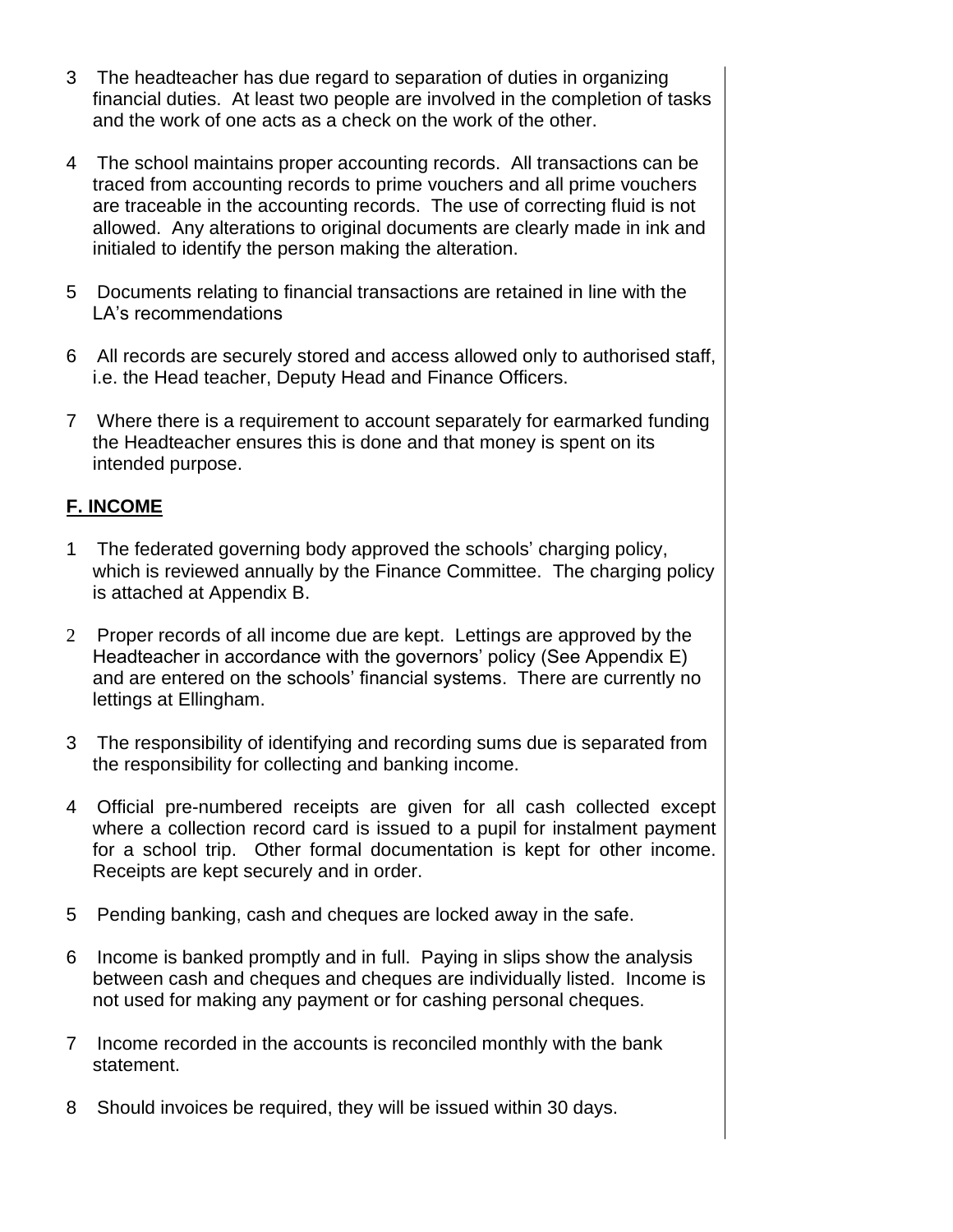9 The school sends a first reminder for any unpaid invoice after 3 weeks, a second reminder after 6 weeks and a final reminder after 9 weeks. Legal action is considered if a further 14 days lapse. Debts are written off only in accordance with the school's Bad Debt Policy, attached at see Appendix D.

#### **G. BANKING**

- 1 For official funds the schools bank with Barclays Bank.
- 2 Bank reconciliations are completed monthly and any discrepancies resolved.
- 3 The reconciliation statement is signed by the person undertaking the reconciliation and reviewed and countersigned by the Headteacher.
- 4 Staff never use their private bank accounts for any receipt due to the school budget.
- 5 On rare occasions, the Head teacher, Deputy Headteacher or Finance Officers make payment on their personal card. Payment is made to the individual only on a school cheque when a receipt of payment made.
- 6 The school's banker has been advised that the school is not allowed to go overdrawn or negotiate overdraft facilities.
- 7 The school is not to enter into any loan agreement except with the LA.
- 8 Each cheque is signed by two authorised signatories and supporting vouchers are made available to each signatory to safeguard against inappropriate expenditure. Cheques are not pre-signed. Only manuscript signatures are allowed.
- 9 All cheques are crossed "account payee". Cheque books are stored securely when not in use.

#### **H. PAYROLL**

- 1. Personnel procedures, including appointments, promotions and terminations are supervised by the Governors Personnel Committee.
- 2. The headteacher ensures that the duties of authorizing any variations to the payroll are separated from the processing of claims.
- 3. The headteacher ensures that at least two people are involved in completing, checking and authorising any variations to payroll, whether temporary or permanent, and the payment of expenses.
- 4. Names and specimen signatures of authorized signatories have been sent to the payroll provider who will be promptly notified of any changes.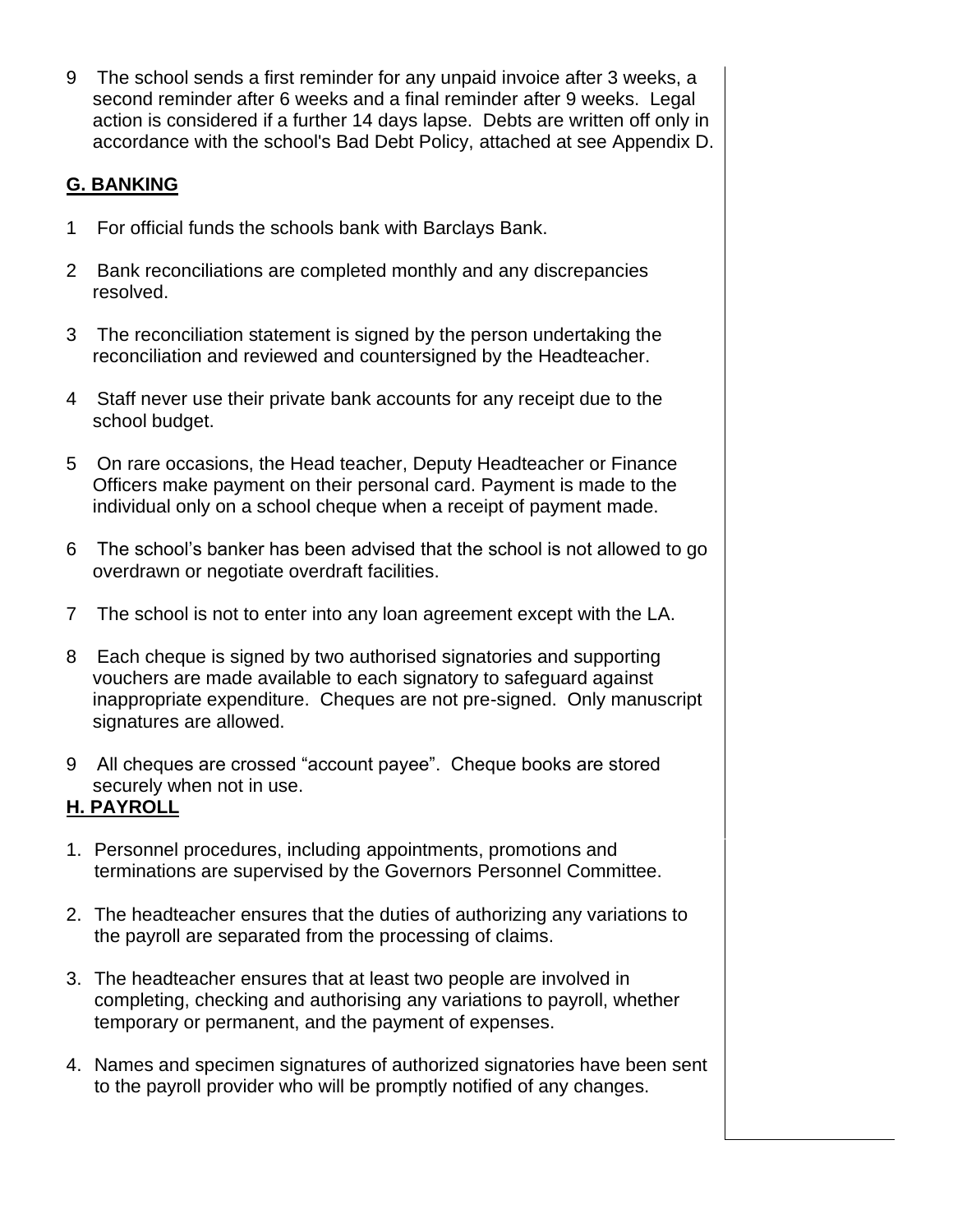- 5. Only authorised staff are allowed access to personnel records, **e.g. Head teacher, Deputy Head and Finance Officers.**
- 6. Arrangements have been made for staff to access their own records. These are: Staff can request access to these.
- 7. Payroll transactions are processed only through the payroll system at Children's services; this includes the payment of all expenses and benefits.
- 8. The headteacher maintains an up-to-date list of teachers and other staff employed at the school. This is held on pupil asset and is amended, as and when necessary.
- 9. The monthly reports on payroll transactions are checked against the schools' budget working papers to ensure they match. Any discrepancies are reported initially by phone, followed by lilac form.

#### **I PETTY CASH**

- 1 The Headteacher determines the level of petty cash to be held. This is currently £50
- 2 Cash is held securely and access to it is restricted to authorised staff, i.e.Finance Officers.
- 3 Payments from petty cash are limited to minor items, up to £25 in value.
- 4 Payments from petty cash are approved by an authorised officer; they are supported by appropriate vouchers (including VAT invoice/receipt where necessary) and acknowledged by the recipient's signature.
- 5 The petty cash fund is reconciled with the accounting records on a monthly basis. The reconciliation is reviewed and countersigned by a member of staff not involved in administering the fund.
- 6 Personal cheques are not cashed from petty cash.
- 7 At the end of each period the petty cash control sheet must be completed

#### **J. TAX**

- 1. The head teacher ensures that relevant staff are aware of relevant provisions concerning VAT, tax and the Construction Industry Scheme (CIS) as the Children's Services will pass back to the school any penalties imposed on it arising from an error by the school.
- 2. Proper VAT invoices are obtained for all transactions involving VAT.
- 3. The Children's Services' VAT manual for schools gives details of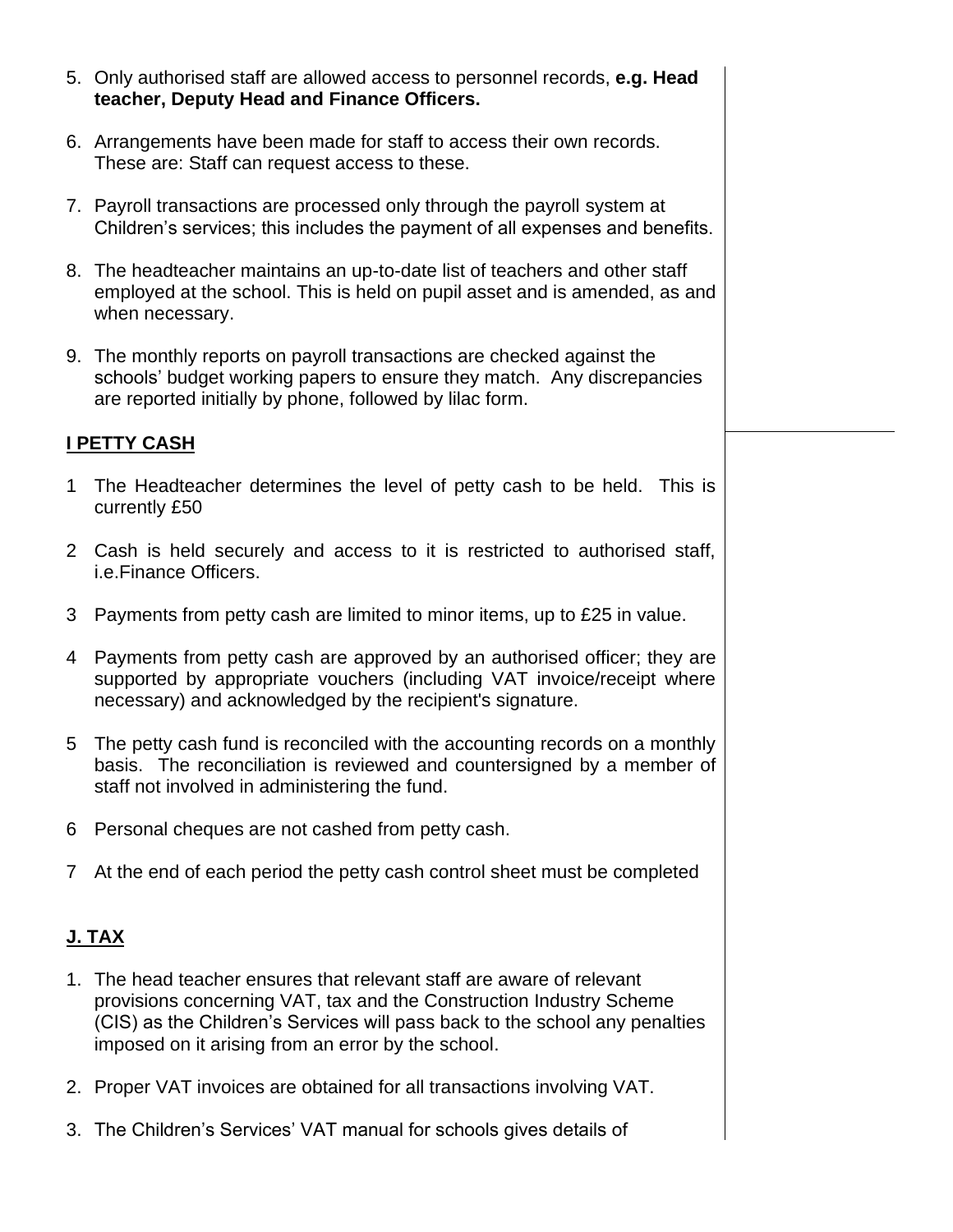accounting for VAT and is adhered to by the school.

4. All payments falling within CIS are made in accordance with the Children's Services' agreed procedure.

#### **K. ASSETS**

- 1. The head teacher ensures that stocks are maintained at reasonable levels and are checked physically regularly.
- 2. An up-to-date inventory is maintained of all items of equipment. Those that are portable, valuable and desirable are identified as school property with security marking.
- 3. The inventory is checked at least once a year. The inventory is signed as evidence of the check having been undertaken. All discrepancies are investigated and any resulting in a loss of £100 or more will be reported to the full Governing Body. Any loss exceeding £500 will be referred to the Head of Finance and Business Services Team.
- 4. Whenever school property is taken off site either by pupils or staff, e.g. musical instruments/computers, they are signed for and the register noted accordingly. The register is held in the school office.
- 5. The governors have approved a policy is relation to redundant equipment (see Appendix C)
- 6. The safes are kept locked and the keys removed and held elsewhere.
- 7. The school's asset management plan is supervised by the *governors' finance committee.*

#### **L. INSURANCE**

- 1. The schools review all risks annually to ensure that the cover available and the sums insured are adequate. Advice is available from NCC's Risk and Insurance Manager.
- 2. The governors consider whether to insure against any uncovered risks.
- 3. The school will notify the LA/its insurers of any new risks or any other alterations affecting existing insurance.
- 4. The school will not give any indemnity to a third party.
- 5. The school will immediately advise the LA/its insurers of any accident, loss or other incident which may give rise to an insurance claim.
- 6. Insurance will cover the use of school property when off the premises, eg musical instruments/computers.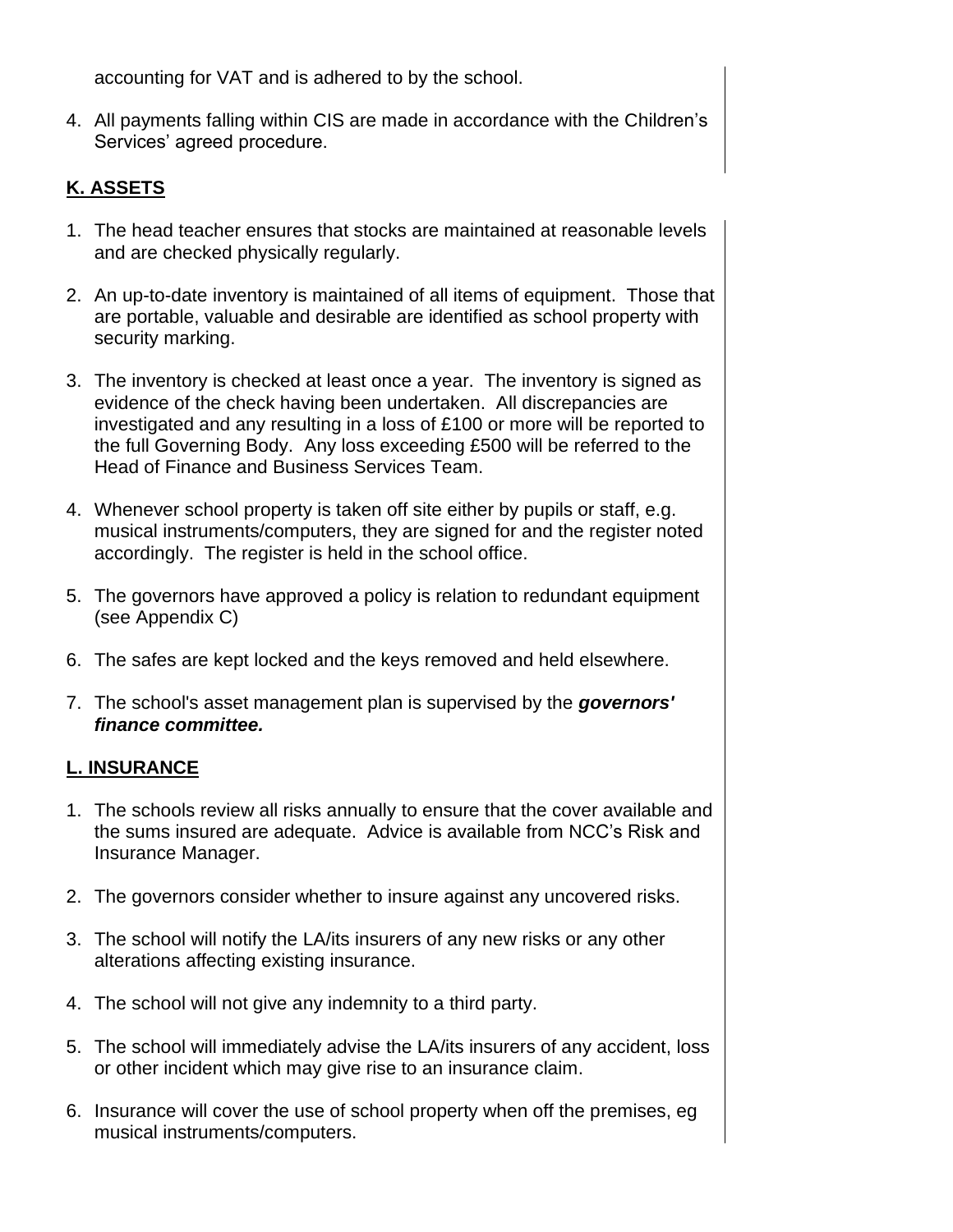#### **M. DATA SECURITY**

- 1. Computer systems used for school management are protected by password security. Passwords are changed at regular intervals.
- 2. All data is backed up daily and the back-ups stored in a secure fireproof location, preferably off site.
- 3. The Headteacher has established a contingency plan for recovery from an emergency.
- 4. Only authorised external hardware and software is installed on any school computer to safeguard against computer viruses.
- 5. The governors ensure that the Data Protection Commissioner is notified in accordance with the Data Protection Act 2018, and that the school's use of any electronic or relevant manual systems to record or process personal information, and any disclosure of that information, complies with the legislation.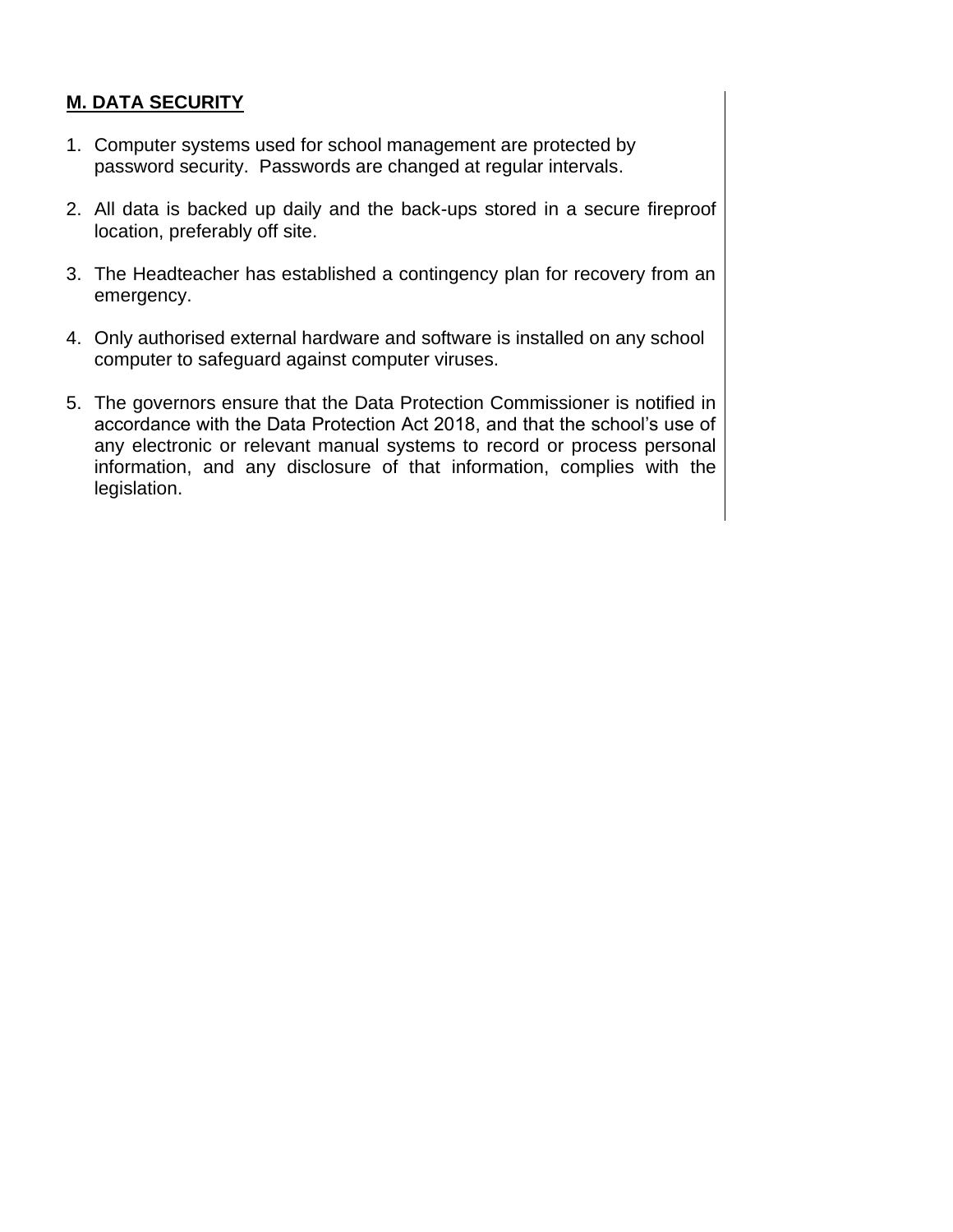## APPENDICES

- A List of Sub-Committees Finance Committee Terms of Reference
- B Charging Policy (including Policy on Refunds)
- C Redundant Equipment Policy
- D Bad Debt Policy
- E Lettings Policy
- F Key Financial Tasks
- G List of approved signatories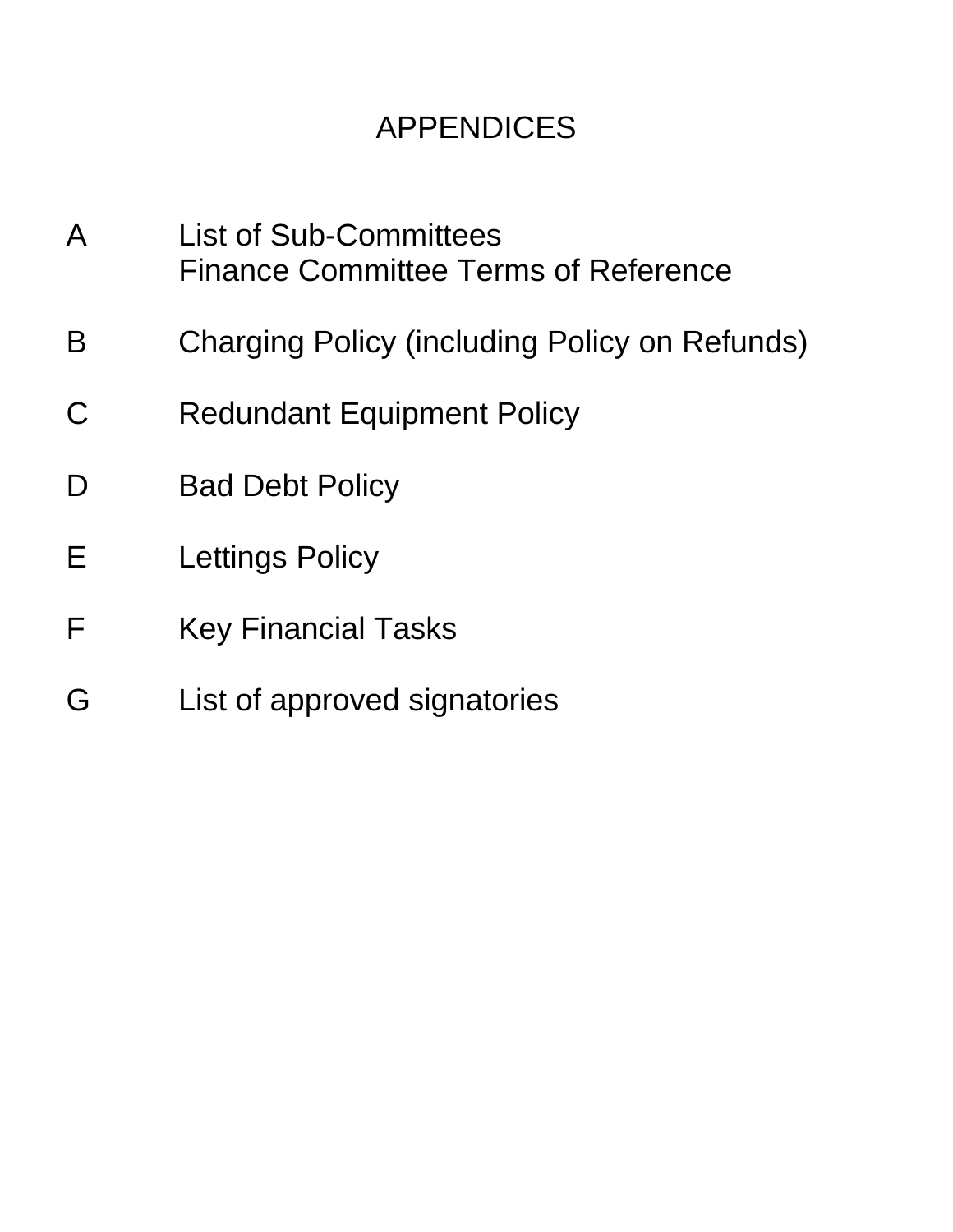#### **Finance**

Mr Will Potter (Chair of Finance Committee) Mrs Jane Paul (Vice-Chair of Finance Committtee) Mrs Denise Walker Miss Dawn Read (Headteacher) Mrs Donné Bradley Mrs Vicky Wood

#### **Finance Committee Terms of Reference**

- A minimum of 3 full governors must attend each meeting in order to be Quorate
- Where authority has been delegated to the committee, and in consultation with the Headteacher, to agree the first formal budget plan for the financial year
- To establish and maintain a 3-year financial plan
- To consider a budget position statement, including virement decisions, at least termly and to report significant anomalies from the anticipated position to the Governing Body
- To ensure that the school operates within the Financial Regulations of the County Council and meets the requirements of the SFVS to be adhered to and reviewed annually
- To ensure that the School Improvement and Development Plan is properly budgeted for, and to monitor and evaluate spending decisions for impact on educational outcomes
- To review policies and practices deemed appropriate for this committee
- To make decisions in respect of bought in Service Agreements
- To make decisions on expenditure following recommendations from other committees
- To ensure, as far as is practical, that Health and Safety issues are appropriately prioritised
- To receive and respond to reports from Auditors
- To ensure all voluntary funds are properly audited annually for presentation to the Governing Body
- To report to the full governing body at each of its meetings
- To ensure that committee members undertake appropriate training
- To undertake review of procedures through Keeping your Balance questionnaire every 3 years (No longer a legislative requirement following end of FMSIS)

Exclusion from attendance at meetings of the committee will apply in relation to any person employed to work at the school, other than as the Headteacher, when the subject for consideration is the pay or performance review of any person employed to work at the school. The Headteacher must also withdraw when her own pay or performance is under discussion.

Membership: 6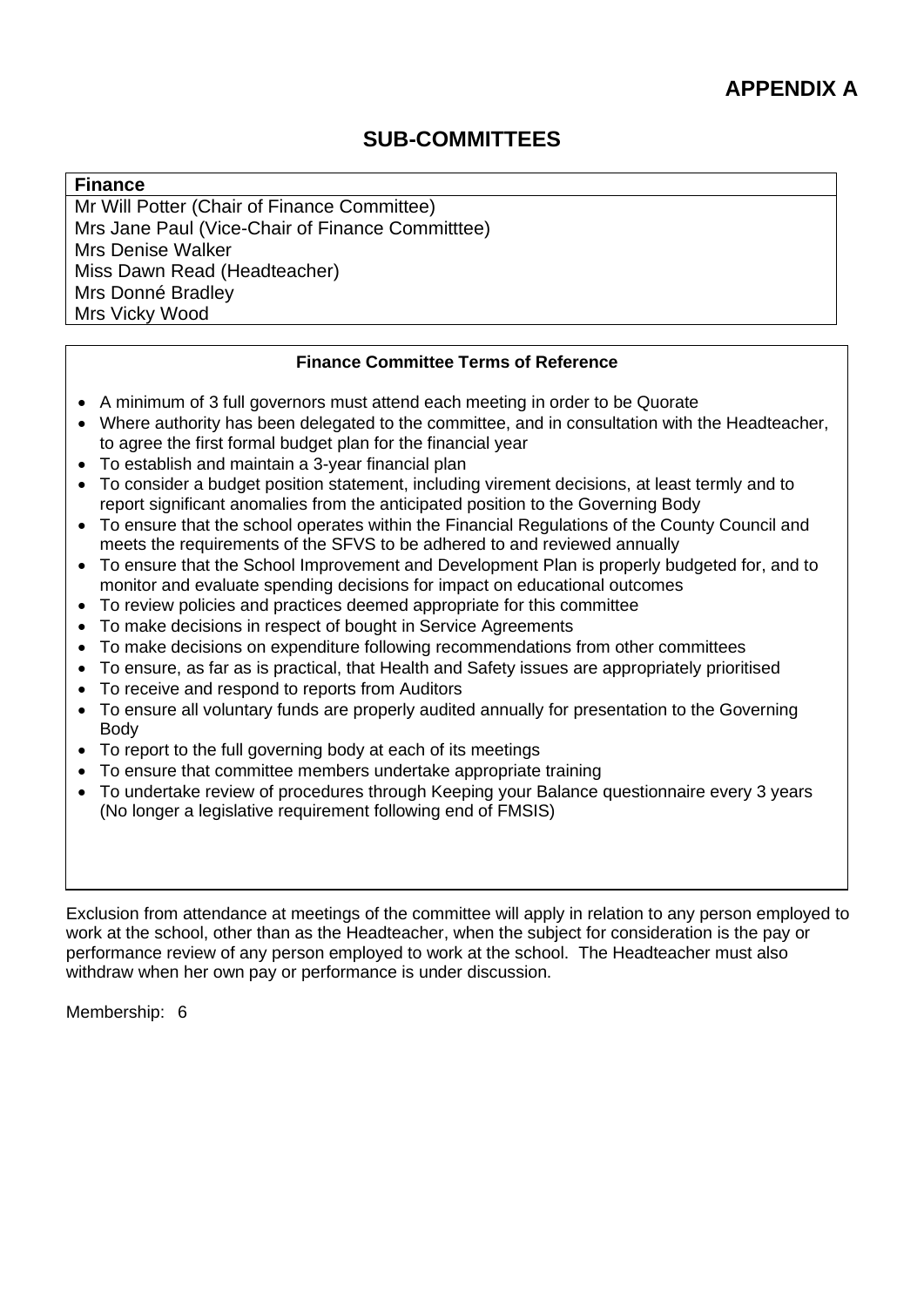#### **Charging Policy**

#### **Charges for School Activities**

**Ellingham and Woodton Federated Governing Body** follow the County Council's charging policy, these are the activities and materials for which you will be charged:

- Music tuition: individual tuition in playing a musical instrument, which is neither part of the syllabus for an approved public examination, nor part of the National Curriculum. Schools may charge for instrumental tuition given to groups of no more than four pupils.
- Ingredients and materials: ingredients and materials for practical subjects where parents have indicated in advance that they wish to receive the finished articles.
- Travel: the cost of travel when a pupil makes use of transport not provided by the authority or school, to travel direct from home to an activity approved of, but not provided by, the authority or school.
- Board and lodging: board and lodging will be charged in all cases where a school activity involves pupils spending nights away from home.
- Voluntary contributions towards school trips: If not enough forth coming trips maybe cancelled

#### **Activities outside school hours**

A charge will be made for all non-residential activities, which take place wholly, or more than 50% outside school hours, where the child's participation has been agreed in advance by the parents. The charge will include the cost of travel, entrance fees, insurance, books, equipment and any staff (teaching or non-teaching) engaged specifically for the activity.

Residential trips outside school hours – a residential trip is deemed to take place outside school hours if the number of "missed" school sessions is less that half of the number of half days taken up by the trip. Charges will be made as described in the previous paragraph

#### **Public Examinations – charges are made for the entry of a pupil for a prescribed examination for which he/she has not been prepared by the school, or where the pupil**  *is* **entered for examinations in the same subject with two examination boards.**

Remission of charges – only parents who are in receipt of the following are eligible for remission of charges, which are levied directly by the LA or the school and where they relate to activities deemed to take place wholly or partly in school hours:

- Income Support
- Working Families' Credit
- Disabled Person's Tax Credit or
- Income Based Job Seekers Allowance

Remission will not apply to such charges when they relate to activities wholly outside school hours, except if the activity is prescribed in a syllabus for a public examination, if it is prescribed by the National Curriculum or fulfils duties relating to Religious Education.

Parents who have difficulty meeting any charges should discuss the matter in confidence with the Headteacher, **who may access monies from Pupil Premium or local charities.**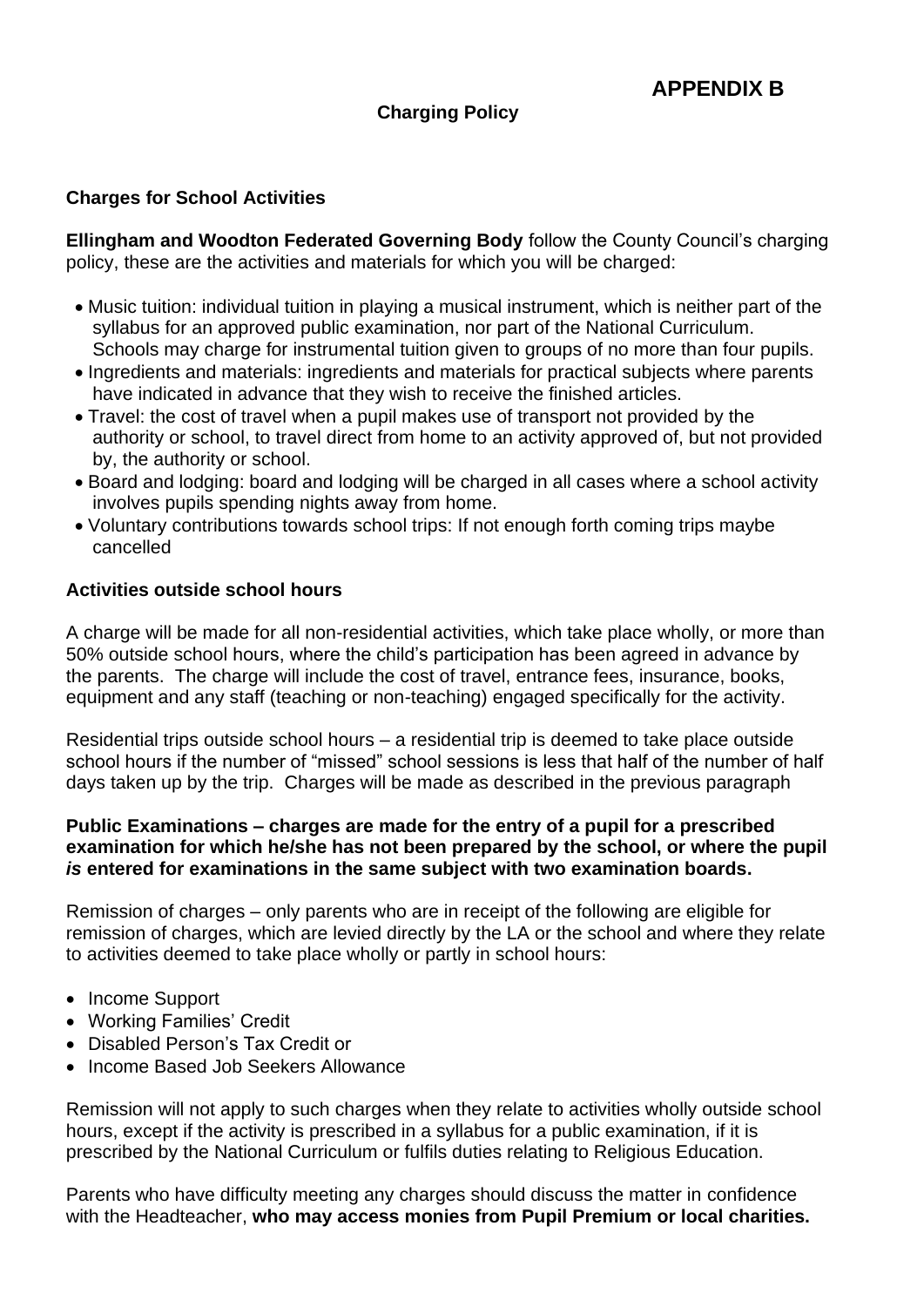#### **Policy on Refunds**

The contribution to an educational visit will be refunded if a child is absent due to illness, less any entrance fees (eg museum, theatre)

If an educational visit or activity has to be cancelled parental contributions will be refunded.

If parental contributions exceed the total cost of an educational visit or activity the opportunity to request a refund will be offered, if excess is over £5 per child. (Limit pre-determined by the governing body)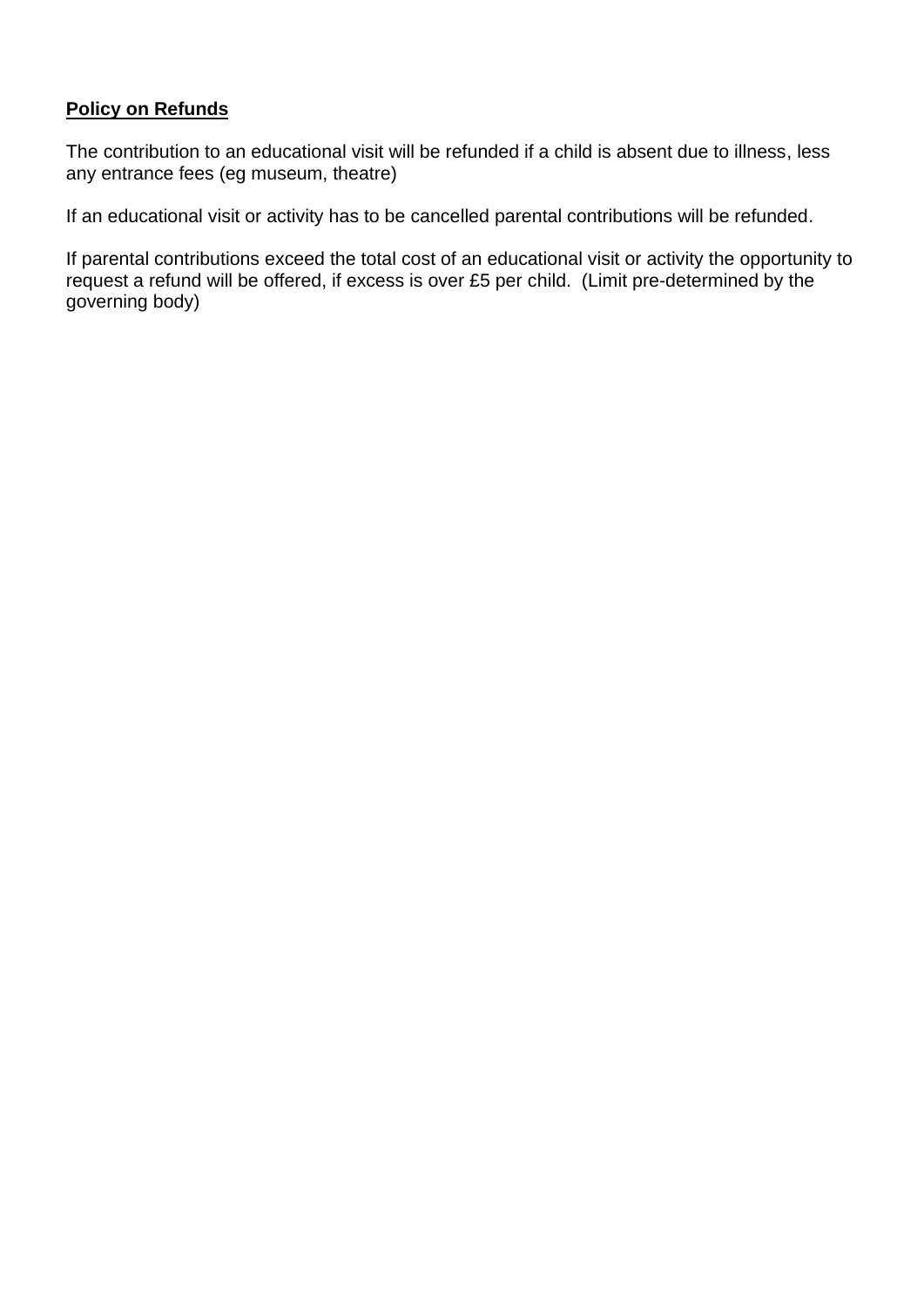#### **APPENDIX C**

#### **Redundant Equipment Policy**

The governing body has the authority to declare equipment, furniture or any other assets or stores surplus to requirements and to arrange for their sale or write off, provided the items concerned were purchased in full or in part from its delegated budget. **Land and buildings are always excluded from this authority.**

Where the estimated disposal value of surplus of redundant assets or stores is less than £100, authority for disposal can be given by the Headteacher.

Where the estimated value of disposal is between £100 and £500, authority is required by the Governors.

Where the estimated value of disposal is above £500, these must be referred to the Head of Children's Services (Finance & ICT), as per the Norfolk Scheme for Financing Schools.

A list of equipment disposed of will be presented to the governing body at its next meeting. This will show, so far as may be known, the item, date of purchase, values when new and when made redundant (estimated where necessary) and disposal value.

The school's inventory will be amended to show disposals and such entries will be endorsed by the Headteacher.

The net income from the sale of surplus or redundant assets or stores purchased from the school budget will be credited back to the school budget.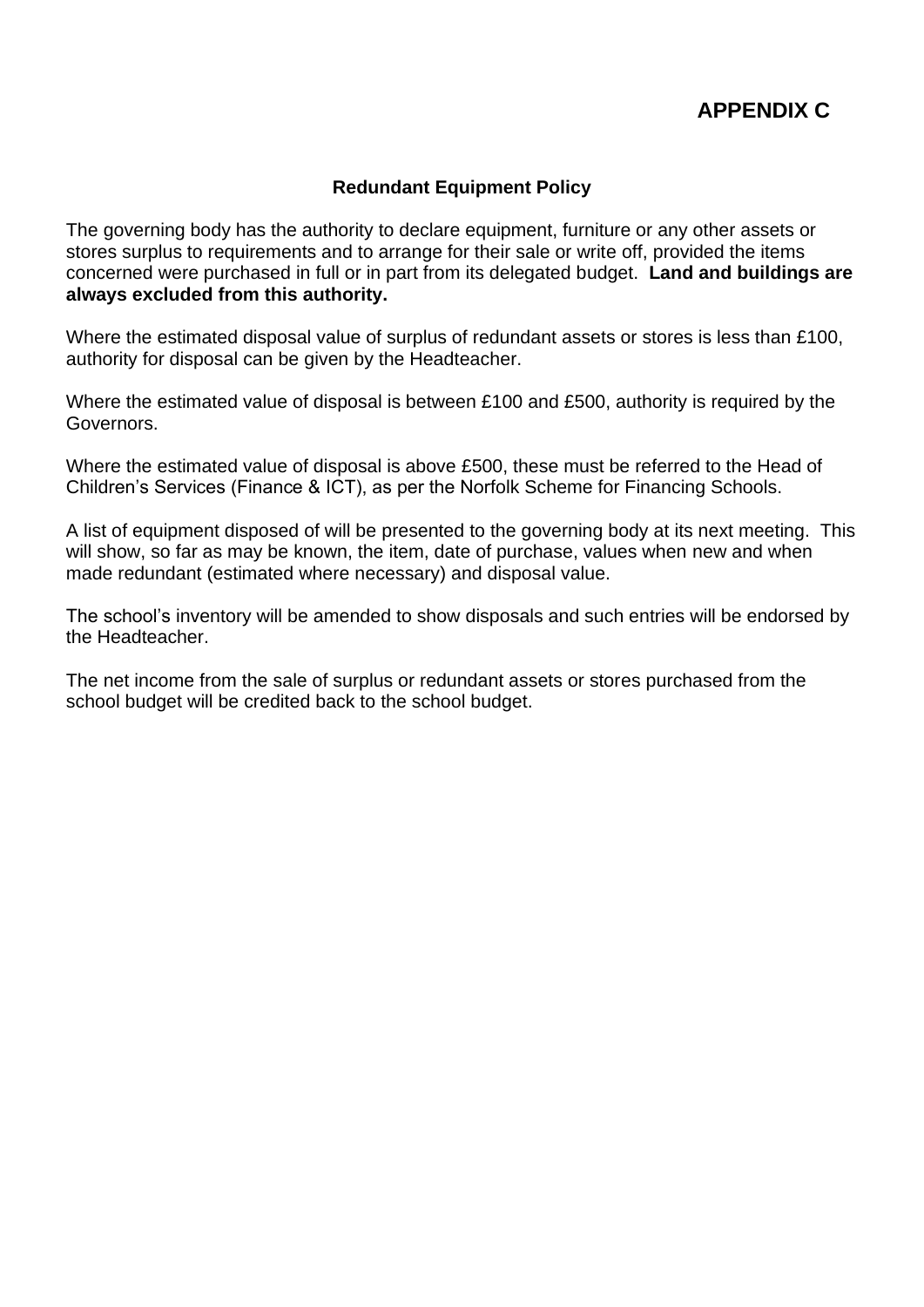### **Bad Debts Policy**

- 1. Wherever possible, income due will be collected before or at the time the relevant sale or service is provided. Where this is not possible, an invoice will be raised for immediate payment.
- 2. All debts will be recorded and non-payment will be followed up by issuing reminders as outlined below. Where a service is being provided, this will cease immediately and the debtor will be informed of this in writing. The service will not be reinstated until the debt is cleared and payment of future services is made in advance.
	- 3 weeks from date of invoice 1<sup>st</sup> reminder
	- $\bullet$  6 weeks from date of invoice  $2^{nd}$  reminder
	- 9 weeks from date of invoice final reminder

The final reminder will be sent by recorded delivery and threatens legal action if the account is not settled within 14 days.

- 3. After 14 days, where a debt is still outstanding, legal action will be considered and the debtor will be informed of this in writing. The debt may be referred to the County Legal Services, where appropriate.
- 4. Legal action will not be taken for debts under £50.
- 5. If, after every effort has been made to collect the debt and legal action is considered impractical or has been unsuccessful, individual bad (irrecoverable) debts may be written off in accordance with the following procedures:
	- those up to the value of £100 to be approved by the headteacher and reported to the next meeting of the governing body
	- those exceeding £100 and up to the value of £500 to be referred to the governing body for approval, either directly or after consideration by the finance committee
	- those exceeding £500 to be referred to the Head of Children's Services (Finance & ICT) (as per the Norfolk Scheme for Financing Schools)
- 6. The VAT element of any debt must not be written off as this contravenes HM Customs and Excise statutory requirements.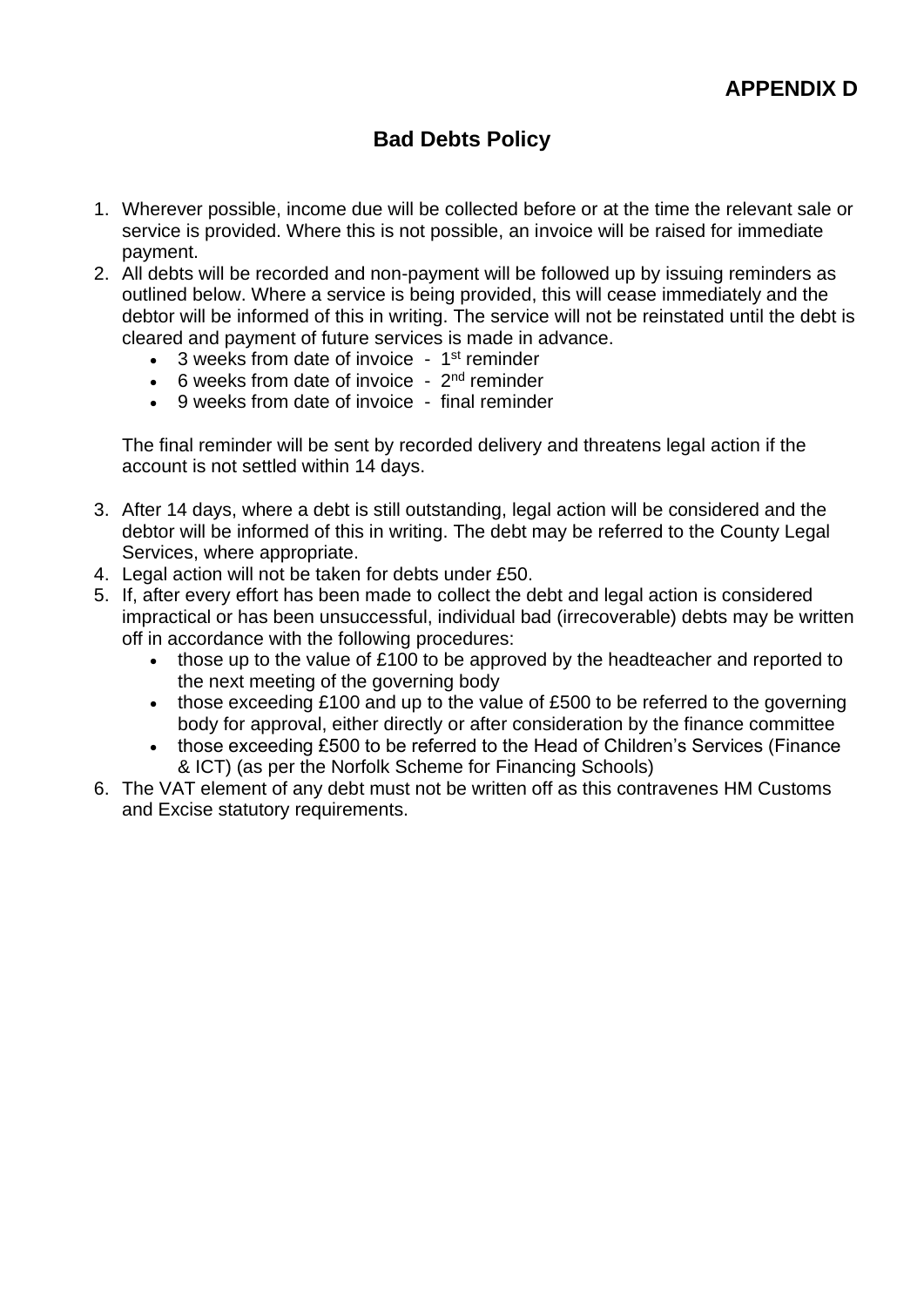#### **Lettings Policy**

**1.1** Children's Services is wholly committed to the principle of the shared use of school, college and other educational premises to optimise the use of educational facilities.

1.2 Children's Services recognises that Governors and Headteachers, will develop individual guidelines to anticipate and determine the practicalities of achieving the shared use of facilities but sets out the following as a framework for the development of a policy within which all schools must work: -

- i. Schools, the Adult Education and Youth and Community Services are complimentary elements of Norfolk County Council provision. Whilst schools will clearly be regarded as the principle and major users of their own premises, the needs of the Adult Education and Youth and Community Services must also be taken in to account when determining shared use.
- ii. In the terms of the School Standards and Framework Act 1998, this policy framework applies to maintained schools only. However, Children's Services wishes to recommend these principles also to governors of voluntary schools.
- iii. Shared/Subsidised use of premises may only be undertaken when facilities are not directly required by students.
- iv. For the purposes of subsidised use, premises may normally be considered to be available outside of the school day, which is deemed to be 8 a.m. – 6 p.m. and through school holidays
- v. Schools should share with hirers the identification of the people responsible for the management and administration of the school's shared policy.
- vi. Schools should agree the arrangements to be made with regular users of the premises to determine a programme for each academic year.
- vii. Schools should agree the arrangements for making casual bookings.
- viii. Schools should agree the method of informing hirers about the conditions of use
- ix. Schools should advise hirers of the arrangement for keys
- x. Schools should advise hirers of the security arrangements which must be followed
- xi. Schools should advise hirers of the arrangements if a school has to be temporarily closed
- xii. Schools should advise hirers of how the school will fulfil its health and safety responsibilities

**1.3** The subsidised use policy relates only to use of the premises outside the school day. Groups should not be charged for the use of school premises during the school day, which is deemed as 8.00am – 6.00pm.

#### *USE OF SCHOOL PREMISES BY OUTSIDE BODIES DURING SCHOOL HOURS*

There are a number of examples of schools making part of their premises available to outside bodies during the school day. Such arrangements apply to pre-school playgroups, community uses etc. The following summarises the principles, which should apply to use.

- Any use of school premises by outside bodies during the school day should be carefully managed so as not to inhibit the smooth running of the establishment the fundamental purpose of any school is to ensure the proper education of it's pupils
- Children's Services already provides funding for use of the premises during the school day and as such there cannot be any subsidised lettings for part of the school premises during this time
- The school cannot enter a contract to lease part of the premises during the school day
- Where a school wishes to arrange a long-term use for part of it's premises by a third party, then negotiation and the arrangement for a lease will be made through Children's Services
- Lettings that take place during the school day should not be based on the Standard Scale. The additional costs incurred are marginal and any charge should only include specific additional costs that the school can identify. If such costs are identified these should form the basis of discussion with the hirer about an appropriate charge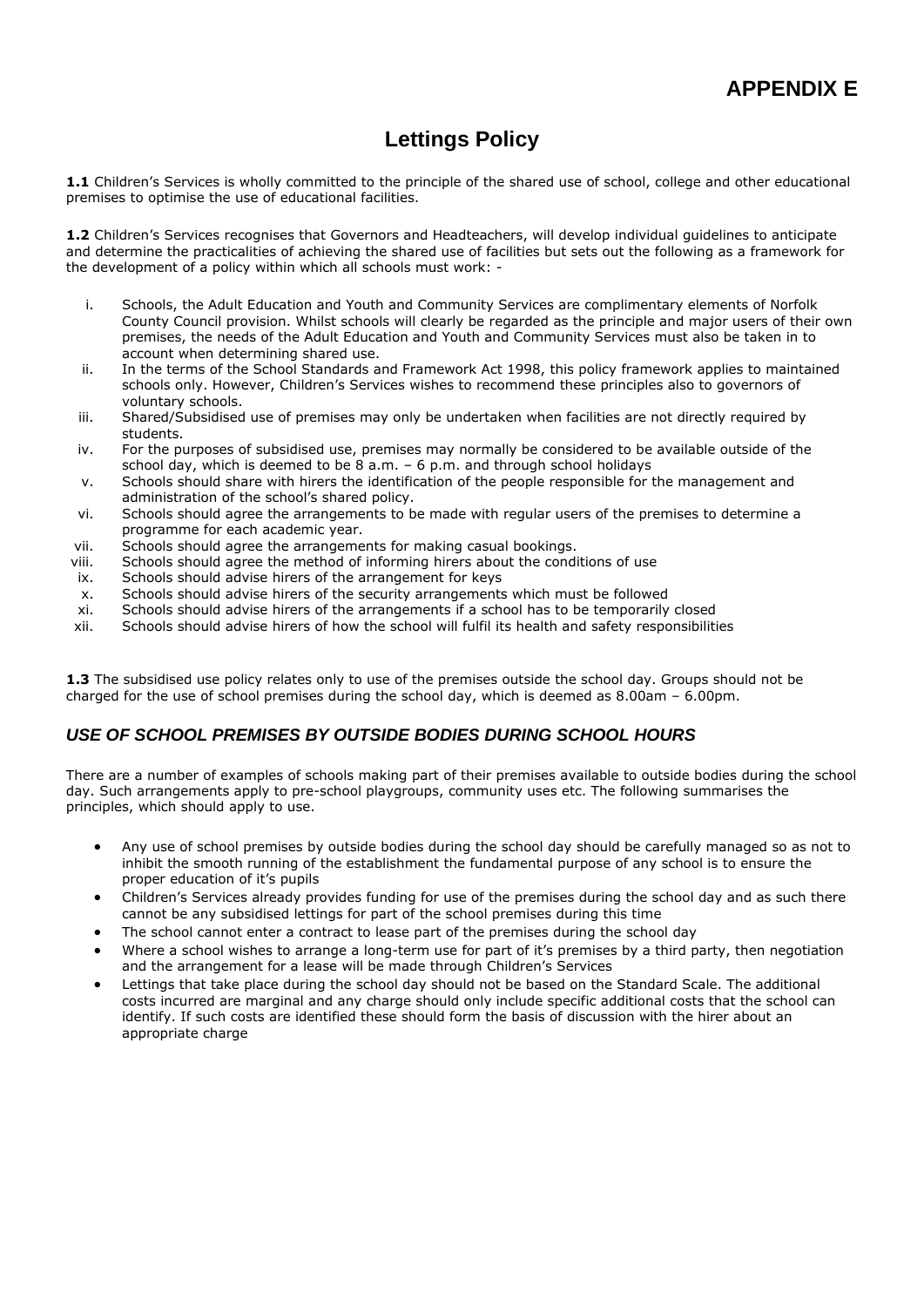### Key Financial Tasks for Governors

| <b>SPRING TERM</b>                                                 |                                                                  |  |  |  |
|--------------------------------------------------------------------|------------------------------------------------------------------|--|--|--|
| <b>FINANCE COMMITTEE</b>                                           | <b>GOVERNING BODY</b>                                            |  |  |  |
| Receive BCR for the current financial year, monitor, in detail, in | Receive confirmation that the BCRs have been monitored and       |  |  |  |
| detail, income and expenditure levels against budget, and project  | approved by the Finance Committee                                |  |  |  |
| out-turn position                                                  |                                                                  |  |  |  |
| Consider in detail the budget plan for the next financial year and | Receive the approved budget plan for the next financial year and |  |  |  |
| two further years for approval recommendation to the full          | two further years to be sent to LA by 1 <sup>st</sup> April.     |  |  |  |
| governing body, to include:                                        |                                                                  |  |  |  |
|                                                                    | Receive information, as part of the approval process, on:        |  |  |  |
| • Use of SEN funding                                               |                                                                  |  |  |  |
| • Use of devolved Formula Capital Grant                            | • Use of SEN funding                                             |  |  |  |
|                                                                    | • Use of devolved Formula Capital Grant                          |  |  |  |
|                                                                    |                                                                  |  |  |  |

| <b>SUMMER TERM</b>                                                  |                                                                |  |  |
|---------------------------------------------------------------------|----------------------------------------------------------------|--|--|
| <b>FINANCE COMMITTEE</b>                                            | <b>GOVERNING BODY</b>                                          |  |  |
| Consider in detail the year end position for the previous financial | Receive confirmation that the BCRs have been monitored and     |  |  |
| year                                                                | approved by the Finance Committee                              |  |  |
| Receive BCR for the current financial year and monitor in detail    | Receive confirmation that the BCRs have been monitored and     |  |  |
| income and expenditure levels against budget                        | approved by the Finance Committee                              |  |  |
| Consider in detail a budget revision for the current financial year | Receive a report on the previous year's finances and an update |  |  |
| and two further years for approval recommendation to the full       | on the current year, both of which have been monitored and     |  |  |
| governing body - this revision would take account of the actual     | approved by the Finance Committee.                             |  |  |
| balance in hand or overspending for the previous financial year     | Ensure that the actual balance in hand or overspending for the |  |  |
|                                                                     | previous financial year is sent to the LA by the end of the    |  |  |
|                                                                     | Summer term                                                    |  |  |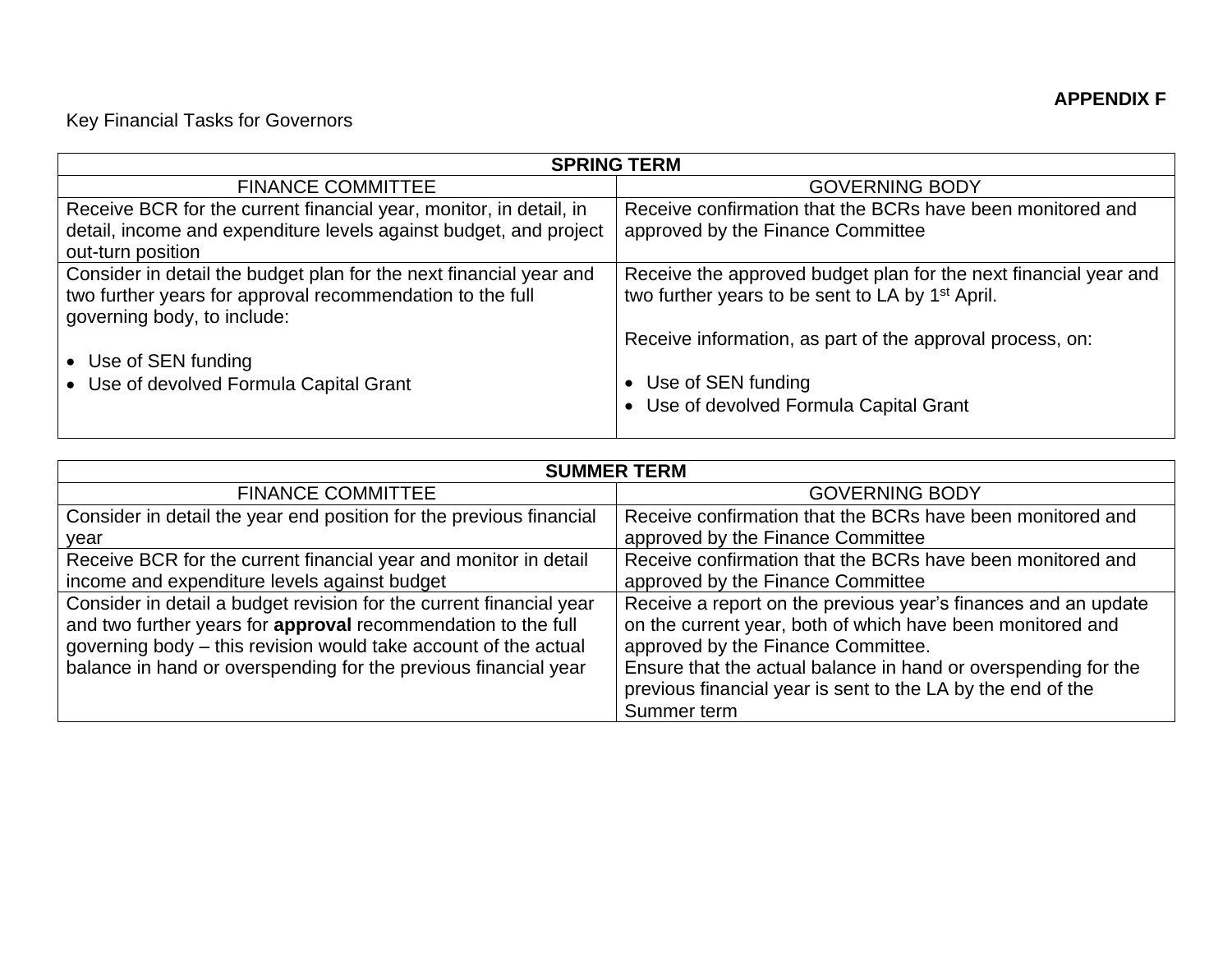| <b>AUTUMN TERM</b>                                                                                                                                                                                                                                               |                                                                                                                                           |  |  |  |
|------------------------------------------------------------------------------------------------------------------------------------------------------------------------------------------------------------------------------------------------------------------|-------------------------------------------------------------------------------------------------------------------------------------------|--|--|--|
| <b>FINANCE COMMITTEE</b>                                                                                                                                                                                                                                         | <b>GOVERNING BODY</b>                                                                                                                     |  |  |  |
| Receive BCR for the current financial year and monitor in detail                                                                                                                                                                                                 | Receive confirmation that the BCRs have been monitored and                                                                                |  |  |  |
| income and expenditure levels against budget                                                                                                                                                                                                                     | approved by the Finance Committee                                                                                                         |  |  |  |
| Consider in detail a budget revision for the current financial year<br>and two further years for approval recommendation to the full<br>governing body – this revision would take account any changes<br>to the SDP, staffing adjustments and changes to the NOR | Receive confirmation that the BCRs have been monitored and<br>approved by the Finance Committee. Receive the approved<br>budget revision. |  |  |  |